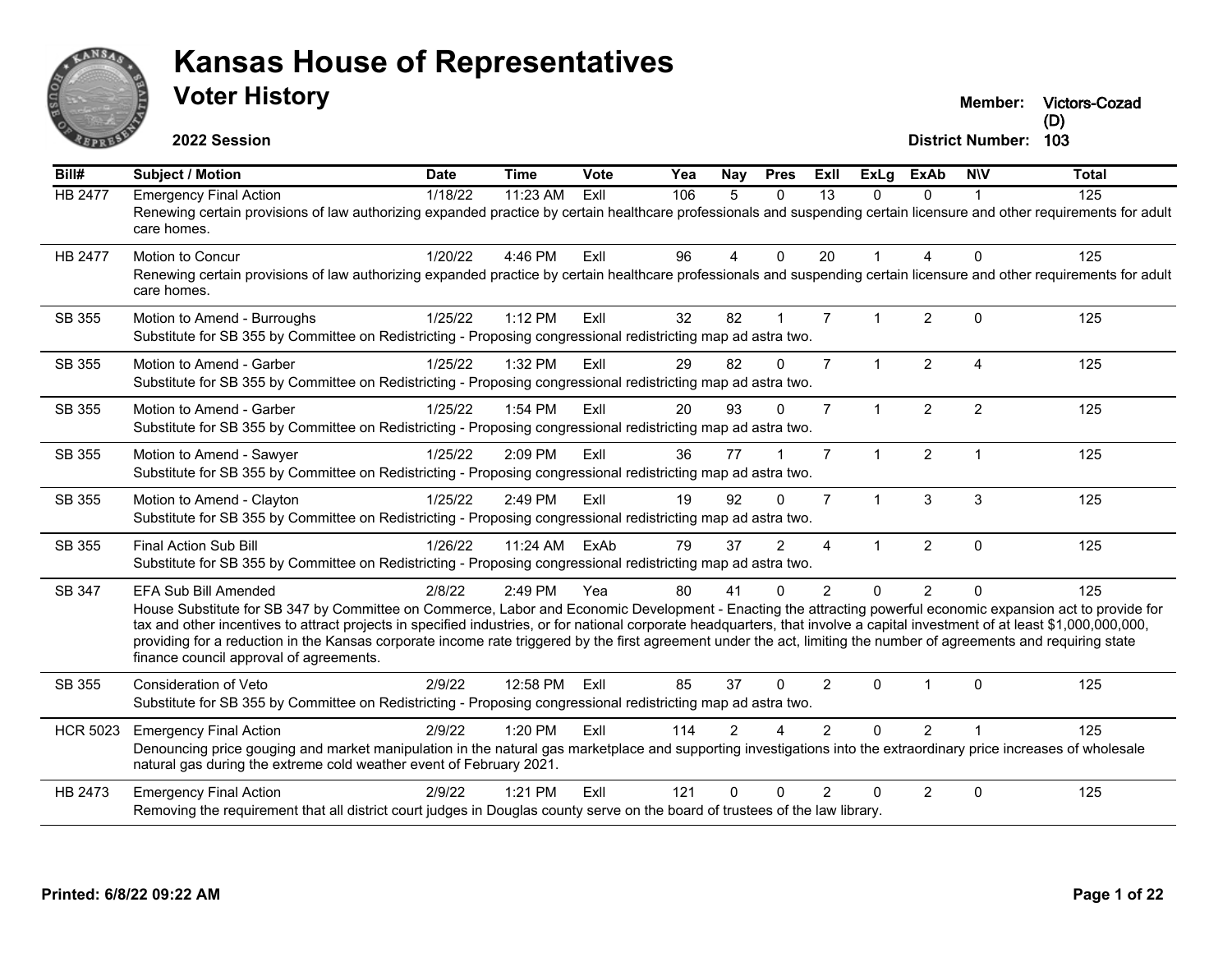

# **Voter History Kansas House of Representatives**

**Victors-Cozad (D)**

| Bill#           | <b>Subject / Motion</b>                                                                                                                                                                                                                               | <b>Date</b> | <b>Time</b>  | Vote | Yea | <b>Nay</b>   | <b>Pres</b>  | <b>ExII</b> | <b>ExLg</b>  | <b>ExAb</b>    | <b>NIV</b>     | <b>Total</b> |
|-----------------|-------------------------------------------------------------------------------------------------------------------------------------------------------------------------------------------------------------------------------------------------------|-------------|--------------|------|-----|--------------|--------------|-------------|--------------|----------------|----------------|--------------|
| HB 2490         | <b>Emergency Final Action</b>                                                                                                                                                                                                                         | 2/9/22      | 1:22 PM      | ExII | 118 | 3            | 0            | 2           | $\Omega$     | $\mathcal{P}$  | 0              | 125          |
|                 | Authorizing the state treasurer to determine account owners and designated beneficiaries for an ABLE savings account, adding who may open such an account and<br>requiring compliance with the federal internal revenue code.                         |             |              |      |     |              |              |             |              |                |                |              |
| HB 2480         | <b>Final Action</b>                                                                                                                                                                                                                                   | 2/15/22     | 11:59 PM     | Yea  | 118 | $\Omega$     | $\Omega$     | 3           | $\Omega$     | $\overline{2}$ | $\overline{2}$ | 125          |
|                 | Amending the public water supply project loan program's definition of "project" to remove the definition's current exclusion of projects that are<br>related to the diversion or transportation of water acquired through a water transfer.           |             |              |      |     |              |              |             |              |                |                |              |
| <b>HB 2564</b>  | <b>Final Action</b>                                                                                                                                                                                                                                   | 2/15/22     | 11:59 PM     | Yea  | 118 | $\Omega$     | $\Omega$     | 3           | $\mathbf{0}$ | 2              | $\overline{2}$ | 125          |
|                 | Updating the version of risk-based capital instructions in effect.                                                                                                                                                                                    |             |              |      |     |              |              |             |              |                |                |              |
| HB 2489         | <b>Final Action Amended</b>                                                                                                                                                                                                                           | 2/16/22     | $11:17$ AM   | Yea  | 120 | $\Omega$     | $\Omega$     |             | $\Omega$     | 3              | 1              | 125          |
|                 | Amending provisions of the technology-enabled fiduciary financial institutions act relating to fees and assessments, examinations, disclosures to consumers and<br>requiring such institutions to be mandatory reporters for purposes of elder abuse. |             |              |      |     |              |              |             |              |                |                |              |
| HB 2537         | <b>Final Action</b>                                                                                                                                                                                                                                   | 2/16/22     | 11:19 AM Yea |      | 120 | $\Omega$     |              |             | $\Omega$     | 3              | $\Omega$       | 125          |
|                 | Requiring the insurance department to hold a hearing in cases involving an order under the Kansas administrative procedure act.                                                                                                                       |             |              |      |     |              |              |             |              |                |                |              |
| SB 337          | <b>Final Action</b>                                                                                                                                                                                                                                   | 2/16/22     | 11:20 AM Yea |      | 119 |              |              |             | $\Omega$     | 3              | 0              | 125          |
|                 | Converting the conditional charter issued for the pilot program under the technology-enabled fiduciary financial institutions act to a full fiduciary financial institution<br>charter.                                                               |             |              |      |     |              |              |             |              |                |                |              |
| <b>HCR 5014</b> | Motion to Recommend for Passage                                                                                                                                                                                                                       | 2/16/22     | 12:30 PM     | Nay  | 77  | 42           | $\Omega$     |             | $\Omega$     | $\overline{2}$ | 3              | 125          |
|                 | Proposing a constitutional amendment that provides for legislative oversight of rules and regulations adopted by executive branch agencies and officials.                                                                                             |             |              |      |     |              |              |             |              |                |                |              |
| HB 2560         | <b>Final Action</b>                                                                                                                                                                                                                                   | 2/17/22     | 12:25 PM     | ExAb | 101 | 11           | $\Omega$     |             | $\Omega$     | 11             |                | 125          |
|                 | Extending certain penalties, fees and maximum amounts of fees and the expiration dates of certain programs of the Kansas department of agriculture.                                                                                                   |             |              |      |     |              |              |             |              |                |                |              |
| HB 2591         | <b>Final Action</b>                                                                                                                                                                                                                                   | 2/17/22     | 12:27 PM     | ExAb | 112 | $\mathbf{0}$ | $\Omega$     |             | $\Omega$     | 11             | $\overline{1}$ | 125          |
|                 | Repealing the state general fund and conservation fee fund transfers to the abandoned oil and gas well fund.                                                                                                                                          |             |              |      |     |              |              |             |              |                |                |              |
| <b>HCR 5014</b> | <b>Final Action</b>                                                                                                                                                                                                                                   | 2/17/22     | 12:43 PM     | ExAb | 80  | 33           | $\Omega$     |             | $\Omega$     | 11             | $\Omega$       | 125          |
|                 | Proposing a constitutional amendment that provides for legislative oversight of rules and regulations adopted by executive branch agencies and officials.                                                                                             |             |              |      |     |              |              |             |              |                |                |              |
| HB 2540         | <b>Emergency Final Action</b>                                                                                                                                                                                                                         | 2/17/22     | 12:45 PM     | ExAb | 113 | $\Omega$     | $\Omega$     |             | $\Omega$     | 11             | $\Omega$       | 125          |
|                 | Authorizing the construction of a memorial honoring Kansas gold star families.                                                                                                                                                                        |             |              |      |     |              |              |             |              |                |                |              |
| HB 2458         | <b>Emergency Final Action</b>                                                                                                                                                                                                                         | 2/17/22     | 12:47 PM     | ExAb | 113 | $\Omega$     | $\mathbf{0}$ |             | $\mathbf{0}$ | 11             | $\Omega$       | 125          |
|                 | Designating a portion of U.S. highway 56 as the PFC Shane Austin memorial highway.                                                                                                                                                                    |             |              |      |     |              |              |             |              |                |                |              |
| HB 2476         | <b>Emergency Final Action</b>                                                                                                                                                                                                                         | 2/17/22     | 12:48 PM     | ExAb | 113 | $\Omega$     | $\Omega$     |             | $\mathbf 0$  | 11             | $\pmb{0}$      | 125          |
|                 | Providing for the silver star and bronze star distinctive license plates.                                                                                                                                                                             |             |              |      |     |              |              |             |              |                |                |              |
|                 |                                                                                                                                                                                                                                                       |             |              |      |     |              |              |             |              |                |                |              |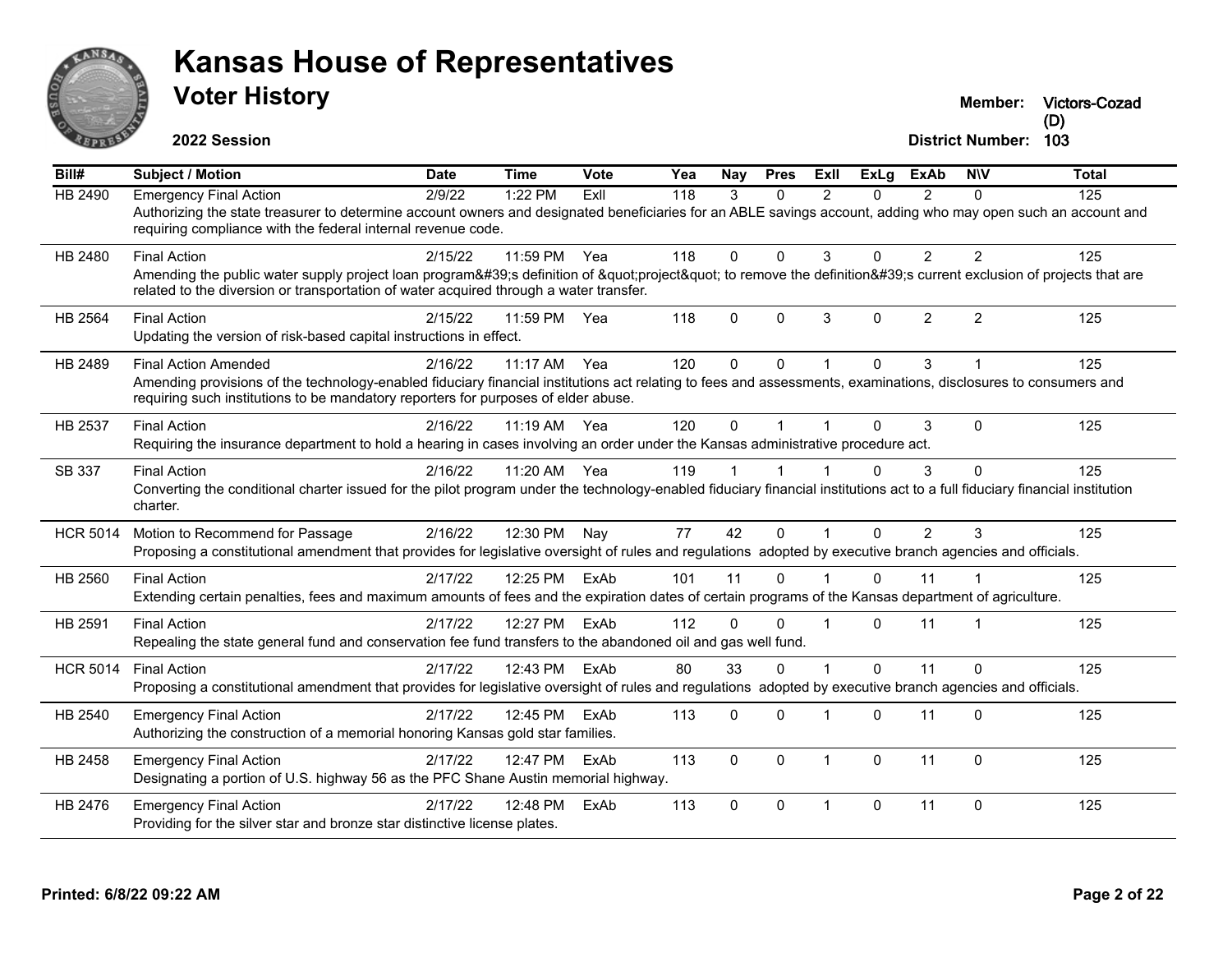

**Victors-Cozad**

**2022 Session**

| Bill#           | <b>Subject / Motion</b>                                                                                                                                                                                                                                                                                                                                                                                                                                         | <b>Date</b> | <b>Time</b>  | Vote | Yea | Nay            | <b>Pres</b>  | ExII           | <b>ExLg</b>  | <b>ExAb</b> | <b>NIV</b>   | <b>Total</b> |
|-----------------|-----------------------------------------------------------------------------------------------------------------------------------------------------------------------------------------------------------------------------------------------------------------------------------------------------------------------------------------------------------------------------------------------------------------------------------------------------------------|-------------|--------------|------|-----|----------------|--------------|----------------|--------------|-------------|--------------|--------------|
| <b>HB 2478</b>  | <b>Emergency Final Action</b><br>Designating a portion of United States highway 166 as the SGT Evan S Parker memorial highway.                                                                                                                                                                                                                                                                                                                                  | 2/17/22     | 12:49 PM     | ExAb | 113 | $\Omega$       | $\mathbf{0}$ | 1              | $\Omega$     | 11          | $\mathbf{0}$ | 125          |
| <b>HCR 5014</b> | <b>Final Action</b><br>Proposing a constitutional amendment that provides for legislative oversight of rules and regulations adopted by executive branch agencies and officials.                                                                                                                                                                                                                                                                                | 2/21/22     | 11:45 AM     | Nay  | 85  | 39             | $\mathbf 0$  | $\mathbf{1}$   | $\mathbf{0}$ | 0           | $\Omega$     | 125          |
| HB 2517         | <b>Final Action Amended</b><br>Transferring the responsibility to certify drug abuse treatment providers that participate in the certified drug abuse treatment program from the department of corrections<br>to the Kansas sentencing commission.                                                                                                                                                                                                              | 2/22/22     | 10:49 AM Yea |      | 120 | 0              | 0            | 2              | 0            | 3           |              | 125          |
| <b>HB 2594</b>  | <b>Final Action Amended</b><br>Exempting certain modifications on antique vehicles from vehicle identification number offense seizures and dispositions.                                                                                                                                                                                                                                                                                                        | 2/22/22     | 10:50 AM     | Yea  | 120 | $\Omega$       | $\Omega$     | $\overline{2}$ | $\Omega$     | 3           | 0            | 125          |
| HB 2607         | <b>Final Action Amended</b><br>Clarifying the time limitations for habeas corpus claims.                                                                                                                                                                                                                                                                                                                                                                        | 2/22/22     | 10:51 AM     | Yea  | 120 | $\Omega$       | $\Omega$     | 2              | $\Omega$     | 3           | $\Omega$     | 125          |
| HB 2299         | Motion to Amend - Fairchild<br>Allowing a search warrant to be executed within 10 days from the date of issuance.                                                                                                                                                                                                                                                                                                                                               | 2/22/22     | 3:16 PM      | Yea  | 35  | 84             | $\mathbf 0$  | $\overline{2}$ | 0            | 3           | $\mathbf 1$  | 125          |
| HB 2703         | Motion to Amend - Clayton<br>Making changes to employment security law provisions regarding the employment security fund and employer contribution rates, the definition of employment to<br>conform with federal law and various updates to the my reemployment plan program, including making the program mandatory with certain exceptions, and providing<br>that the secretary of commerce may require participation by claimants in reemployment services. | 2/22/22     | 4:17 PM      | Yea  | 37  | 80             | $\Omega$     | $\overline{2}$ | $\Omega$     | 3           | 3            | 125          |
| HB 2525         | Motion to Recommend for Passage<br>Removing non-cooperation with child support from requirements for food and child care assistance eligibility and exempting adults enrolled in school from the 20-hour-<br>per-week work requirement for child care assistance eligibility for a limited time.                                                                                                                                                                | 2/22/22     | 5:17 PM      | Yea  | 53  | 66             | $\mathbf{0}$ | $\overline{2}$ | 0            | 3           |              | 125          |
| HB 2110         | <b>Final Action Amended</b><br>Requiring insurance coverage for PANS and PANDAS by the state health care benefits program and requiring the state employee health care commission to submit an<br>impact report on such coverage to the legislature.                                                                                                                                                                                                            | 2/23/22     | 10:21 AM Yea |      | 113 | 8              | $\mathbf{0}$ | 3              | $\Omega$     | $\mathbf 1$ | $\Omega$     | 125          |
| HB 2299         | <b>Final Action Amended</b><br>Allowing a search warrant to be executed within 10 days from the date of issuance.                                                                                                                                                                                                                                                                                                                                               | 2/23/22     | 10:22 AM     | Yea  | 119 | $\overline{2}$ | $\Omega$     | 3              | $\Omega$     | 1           | $\Omega$     | 125          |
| HB 2386         | <b>Final Action Amended</b><br>Establishing requirements for the payment and reimbursement of dental services by a dental benefit plan.                                                                                                                                                                                                                                                                                                                         | 2/23/22     | 10:23 AM Yea |      | 118 | 3              | $\Omega$     | 3              | $\Omega$     | $\mathbf 1$ | $\Omega$     | 125          |
| HB 2456         | <b>Final Action Amended</b><br>Establishing the Kansas kids lifetime combination hunting and fishing license.                                                                                                                                                                                                                                                                                                                                                   | 2/23/22     | 10:24 AM     | Yea  | 117 | Δ              | $\mathbf{0}$ | 3              | $\Omega$     | $\mathbf 1$ | $\Omega$     | 125          |
| HB 2481         | <b>Final Action</b><br>Authorizing KP&F participating service credit purchase for certain in-state nonfederal governmental employment.                                                                                                                                                                                                                                                                                                                          | 2/23/22     | 10:25 AM     | Yea  | 121 | $\Omega$       | $\Omega$     | 3              | $\mathbf{0}$ | $\mathbf 1$ | $\Omega$     | 125          |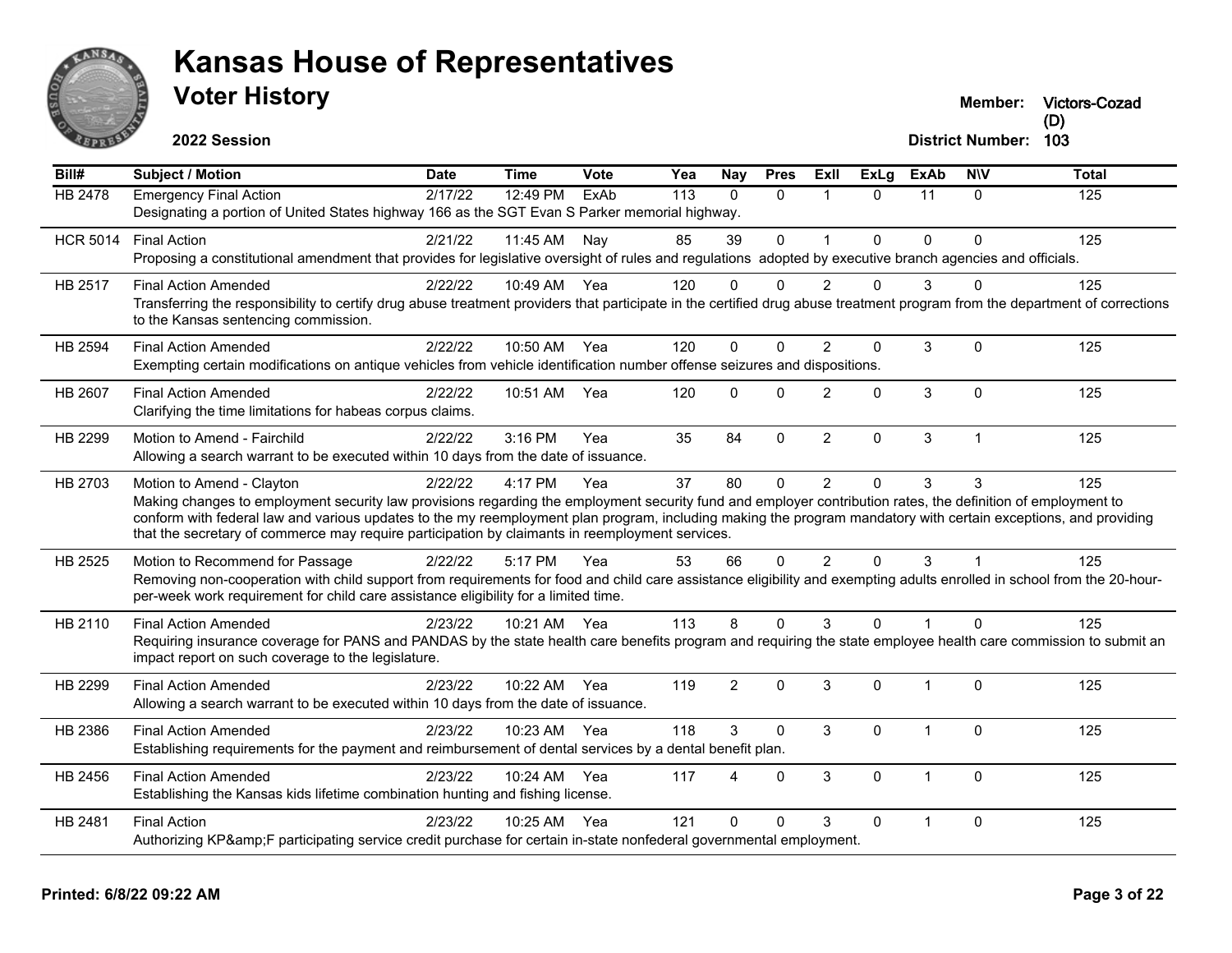

**2022 Session**

| Bill#          | <b>Subject / Motion</b>                                                                                                                                                                                                                                                                                                                                                                | <b>Date</b> | <b>Time</b> | Vote | Yea | Nay            | <b>Pres</b>    | ExII | <b>ExLg</b> | <b>ExAb</b>  | <b>NIV</b> | <b>Total</b> |
|----------------|----------------------------------------------------------------------------------------------------------------------------------------------------------------------------------------------------------------------------------------------------------------------------------------------------------------------------------------------------------------------------------------|-------------|-------------|------|-----|----------------|----------------|------|-------------|--------------|------------|--------------|
| <b>HB 2483</b> | <b>Final Action</b><br>Providing for the daughters of the American revolution distinctive license plate.                                                                                                                                                                                                                                                                               | 2/23/22     | 10:26 AM    | Yea  | 105 | 16             | $\Omega$       | 3    | $\Omega$    | $\mathbf 1$  | $\Omega$   | 125          |
| HB 2496        | <b>Final Action</b><br>Enacting the uniform family law arbitration act.                                                                                                                                                                                                                                                                                                                | 2/23/22     | 10:27 AM    | Yea  | 121 | $\Omega$       | $\Omega$       | 3    | $\Omega$    | $\mathbf{1}$ | $\Omega$   | 125          |
| HB 2508        | <b>Final Action</b><br>Requiring retention of fingerprints by the Kansas bureau of investigation for participation in the federal rap back program.                                                                                                                                                                                                                                    | 2/23/22     | 10:28 AM    | Yea  | 115 | 6              | $\Omega$       | 3    | 0           | $\mathbf{1}$ | $\Omega$   | 125          |
| HB 2510        | <b>Final Action</b><br>Updating certain investment limitation requirements to provide increased options for Kansas domiciled life insurance companies investing in equity interests and<br>preferred stock.                                                                                                                                                                            | 2/23/22     | 10:29 AM    | Yea  | 120 |                | O              | 3    | 0           |              | 0          | 125          |
| HB 2515        | <b>Final Action</b><br>Creating a mechanism to seek relief from the Kansas offender registration act requirements for drug offenders and allowing expungement of offenses when such relief is<br>granted.                                                                                                                                                                              | 2/23/22     | 10:30 AM    | Yea  | 120 | 1              | $\Omega$       | 3    | $\Omega$    |              | $\Omega$   | 125          |
| HB 2516        | <b>Final Action</b><br>Requiring an offender who raises error in such offender's criminal history calculation for the first time on appeal to show prejudicial error, requiring the journal entry<br>used to establish criminal history to be attached to the criminal history worksheet and authorizing the court to correct an illegal sentence while a direct appeal is<br>pending. | 2/23/22     | 10:32 AM    | Yea  | 121 | $\Omega$       | $\Omega$       | 3    | 0           |              | $\Omega$   | 125          |
| HB 2529        | <b>Final Action</b><br>Allowing veteran license plate applicants to use either a DD214 form, a military veteran identification card or veteran health identification card for proof of veteran status.                                                                                                                                                                                 | 2/23/22     | 10:33 AM    | Yea  | 120 | $\overline{1}$ | $\Omega$       | 3    | $\Omega$    | 1            | $\Omega$   | 125          |
| HB 2547        | <b>Final Action Amended</b><br>Authorizing technology-enabled fiduciary financial institution insurance companies within the captive insurance act and providing for the requirements and operations<br>thereof.                                                                                                                                                                       | 2/23/22     | 10:34 AM    | Yea  | 120 |                | $\mathbf{0}$   | 3    | 0           |              | $\Omega$   | 125          |
| HB 2559        | <b>Final Action Amended</b><br>Creating the Kansas cotton boll weevil program and requiring the program to levy an assessment upon Kansas produced cotton and monitor and mitigate the risk of boll<br>weevils.                                                                                                                                                                        | 2/23/22     | 10:38 AM    | Nay  | 83  | 37             | $\overline{1}$ | 3    | $\Omega$    | $\mathbf 1$  | $\Omega$   | 125          |
| HB 2563        | <b>Final Action Amended</b><br>Concerning the Kansas seed law and the commercial industrial hemp act; relating to labeling; seeds treated with certain substances; definitions; labeling; unlawful<br>actions; certain registrations; inspections; live plant dealers; and testing services.                                                                                           | 2/23/22     | 10:39 AM    | Yea  | 113 | 8              | $\Omega$       | 3    | $\Omega$    | 1            | $\Omega$   | 125          |
| HB 2567        | <b>Final Action Amended</b><br>Increasing certain registration and title fees on vehicles for services performed by county treasurers and the division of vehicles and decreasing certain fees related to<br>administrative costs and disposition of such fees.                                                                                                                        | 2/23/22     | 10:41 AM    | Yea  | 114 | 6              |                | 3    | 0           |              | $\Omega$   | 125          |

**Victors-Cozad**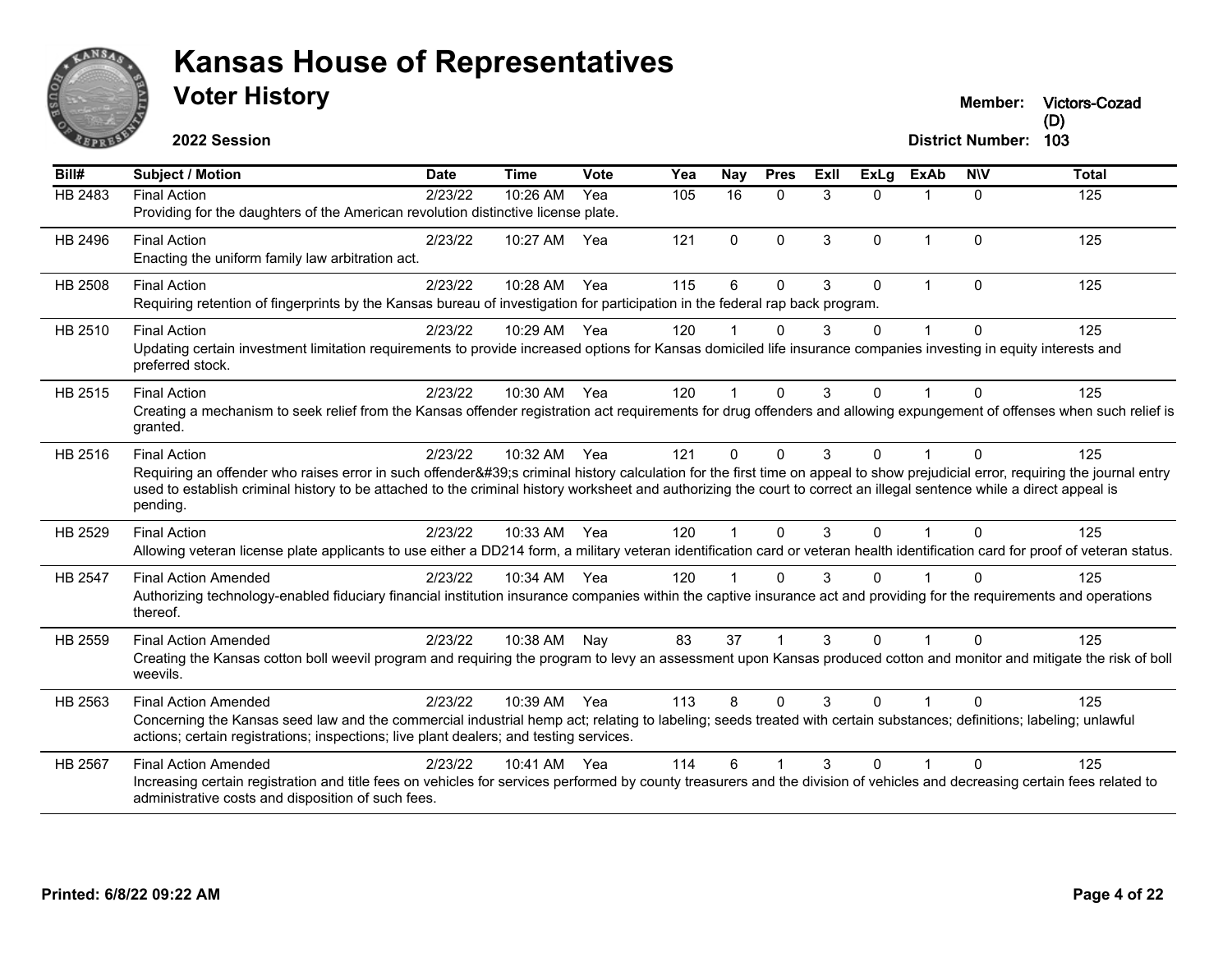

**Victors-Cozad**

**2022 Session**

| Bill#           | <b>Subject / Motion</b>                                                                                                                                                                                                                                                                                                                                                                                                                                   | <b>Date</b> | <b>Time</b> | Vote | Yea              | Nav                    | <b>Pres</b> | ExII | <b>ExLg</b>  | <b>ExAb</b>    | <b>NIV</b>   | <b>Total</b>     |
|-----------------|-----------------------------------------------------------------------------------------------------------------------------------------------------------------------------------------------------------------------------------------------------------------------------------------------------------------------------------------------------------------------------------------------------------------------------------------------------------|-------------|-------------|------|------------------|------------------------|-------------|------|--------------|----------------|--------------|------------------|
| <b>HB 2568</b>  | <b>Final Action</b><br>Amending the Kansas mortgage business act by providing for mortgage business work at remote locations, license and registration renewal or reinstatement<br>procedures, surety bond requirements and evidence of solvency and net worth and requiring notice when adding or closing branch offices.                                                                                                                                | 2/23/22     | 10:43 AM    | Yea  | $\overline{118}$ | 3                      | $\Omega$    | 3    | $\Omega$     |                | $\Omega$     | $\overline{125}$ |
| <b>HB 2574</b>  | <b>Final Action</b><br>Establishing a time limitation for awarding compensation for mental health counseling and increasing certain compensation award amounts by the crime victims<br>compensation board.                                                                                                                                                                                                                                                | 2/23/22     | 10:43 AM    | Yea  | 121              | $\Omega$               | $\Omega$    | 3    | $\Omega$     |                | $\Omega$     | 125              |
| HB 2579         | <b>Final Action Amended</b><br>Requiring electronic filing of campaign reports by candidates for state office unless an exemption is granted for cause.                                                                                                                                                                                                                                                                                                   | 2/23/22     | 10:45 AM    | Nay  | 90               | 31                     | $\Omega$    | 3    | 0            | 1              | $\Omega$     | 125              |
| HB 2595         | <b>Final Action</b><br>Making certain antique vehicle titling procedures applicable to vehicles having a model year of 1960 or later instead of 1950 or later.                                                                                                                                                                                                                                                                                            | 2/23/22     | 10:46 AM    | Yea  | 121              | 0                      | $\Omega$    | 3    | $\Omega$     | $\overline{1}$ | $\Omega$     | 125              |
| HB 2597         | <b>Final Action</b><br>Providing for four distinctive license plates for the Kansas department of wildlife and parks.                                                                                                                                                                                                                                                                                                                                     | 2/23/22     | 10:47 AM    | Yea  | 116              | 5                      | $\Omega$    | 3    | U            |                | $\Omega$     | 125              |
| HB 2608         | <b>Final Action</b><br>Removing provisions authorizing criminal restitution to be enforced as a civil judgment and authorizing judicial districts to contract for collection services for criminal<br>restitution.                                                                                                                                                                                                                                        | 2/23/22     | 10:48 AM    | Yea  | 117              | $\boldsymbol{\Lambda}$ | $\Omega$    | 3    | $\Omega$     |                | $\Omega$     | 125              |
| HB 2633         | <b>Final Action Amended</b><br>Providing for the city of Hutchinson distinctive license plate.                                                                                                                                                                                                                                                                                                                                                            | 2/23/22     | 10:49 AM    | Yea  | 108              | 13                     | $\Omega$    | 3    | $\mathbf{0}$ | $\mathbf{1}$   | $\Omega$     | 125              |
| HB 2654         | <b>Final Action</b><br>Providing guidance to determine how offenders under the supervision of two or more supervision agency can have supervision consolidated into one agency.                                                                                                                                                                                                                                                                           | 2/23/22     | 10:50 AM    | Yea  | 121              | $\Omega$               | $\Omega$    | 3    | $\Omega$     | $\overline{1}$ | $\Omega$     | 125              |
| HB 2688         | <b>Final Action Amended</b><br>Requiring that licensed farm wineries be issued a cereal malt beverage retailer license if the statutory requirements for such retailer license are satisfied.                                                                                                                                                                                                                                                             | 2/23/22     | 10:52 AM    | Yea  | 116              | 5                      | $\Omega$    | 3    | $\Omega$     |                | $\Omega$     | 125              |
| HB 2703         | <b>Final Action</b><br>Making changes to employment security law provisions regarding the employment security fund and employer contribution rates, the definition of employment to<br>conform with federal law and various updates to the my reemployment plan program, including making the program mandatory with certain exceptions, and providing<br>that the secretary of commerce may require participation by claimants in reemployment services. | 2/23/22     | 10:53 AM    | Yea  | 121              | $\Omega$               | 0           | 3    | n            |                | O            | 125              |
| <b>HCR 5022</b> | <b>Final Action Amended</b><br>Proposing a constitutional amendment requiring that a sheriff be elected in each county; exception.                                                                                                                                                                                                                                                                                                                        | 2/23/22     | 10:56 AM    | Yea  | 97               | 24                     | $\Omega$    | 3    | $\Omega$     | 1              | $\Omega$     | 125              |
| <b>HCR 5030</b> | <b>Emergency Final Action</b><br>Recognizing the growing problem of antisemitism in the United States.                                                                                                                                                                                                                                                                                                                                                    | 2/23/22     | 11:36 AM    | Yea  | 121              | $\mathbf{0}$           | $\Omega$    | 3    | $\Omega$     | 1              | $\mathbf{0}$ | 125              |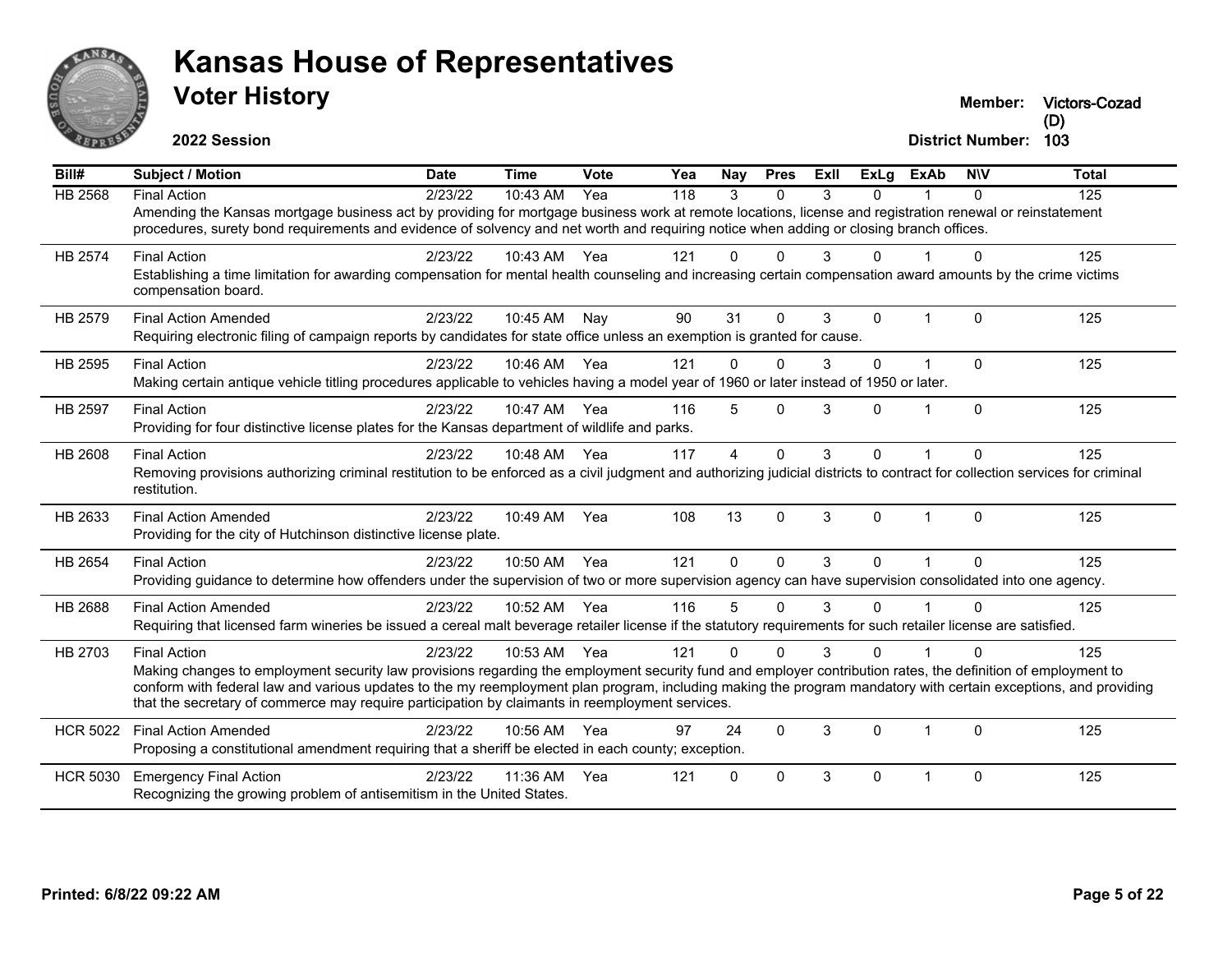

# **Voter History Kansas House of Representatives**

**Victors-Cozad (D)**

| $\overline{BiII#}$ | <b>Subject / Motion</b>                                                                                                                                                                                                                                                      | <b>Date</b> | <b>Time</b>  | <b>Vote</b> | Yea | Nay         | <b>Pres</b>  | ExIl           | <b>ExLg</b>  | <b>ExAb</b>    | <b>NIV</b>     | <b>Total</b> |
|--------------------|------------------------------------------------------------------------------------------------------------------------------------------------------------------------------------------------------------------------------------------------------------------------------|-------------|--------------|-------------|-----|-------------|--------------|----------------|--------------|----------------|----------------|--------------|
| <b>HB 2605</b>     | <b>Emergency Final Action Amended</b><br>Increasing the rural population requirement maximum for the veterinary training program for rural Kansas and creating a food animal percentage requirement that may<br>be fulfilled in lieu thereof.                                | 2/23/22     | 11:37 AM     | Yea         | 115 | 6           | $\Omega$     | 3              | $\Omega$     | 1              | $\Omega$       | 125          |
| SB 358             | <b>Emergency Final Action</b><br>Amending the public water supply project loan program's definition of "project" to remove the definition's current exclusion of projects that are<br>related to the diversion or transportation of water acquired through a water transfer. | 3/2/22      | 11:40 AM     | Yea         | 121 | $\mathbf 0$ | $\pmb{0}$    | $\overline{2}$ | $\mathbf 0$  | $\mathbf{1}$   | $\mathbf 1$    | 125          |
| SB 101             | <b>EFA Sub Bill Amended</b><br>House Substitute for SB 101 by Committee on Transportation - Approving the operation and use of electric-assisted bicycles and regulating the use thereof.                                                                                    | 3/2/22      | 11:41 AM Yea |             | 86  | 35          | $\mathbf{0}$ | $\overline{2}$ | $\Omega$     |                |                | 125          |
| SB 62              | <b>Emergency Final Action Amended</b><br>Amending the standards for school-administered vision screenings for students, establishing the Kansas children's vision health and school readiness commission<br>and allowing schools to maintain emergency albuterol kits.       | 3/2/22      | 11:42 AM     | Yea         | 115 | 6           | $\Omega$     | $\overline{2}$ | $\Omega$     | 1              |                | 125          |
| <b>HCR 5027</b>    | Motion to Amend - Hoye<br>Applying to the Congress of the United States to call a convention of the states.                                                                                                                                                                  | 3/8/22      | 12:06 PM     | Yea         | 35  | 84          | $\mathbf{1}$ | 2              | $\Omega$     | $\mathbf 1$    | 2              | 125          |
| <b>HCR 5027</b>    | Motion to Amend - Houser<br>Applying to the Congress of the United States to call a convention of the states.                                                                                                                                                                | 3/8/22      | 12:23 PM     | Yea         | 64  | 53          | $\mathbf{0}$ | $\overline{2}$ | $\mathbf{0}$ | $\overline{2}$ | $\overline{4}$ | 125          |
| <b>HCR 5027</b>    | Motion to Amend - Ruiz, S.<br>Applying to the Congress of the United States to call a convention of the states.                                                                                                                                                              | 3/8/22      | 12:50 PM Yea |             | 33  | 83          | $\mathbf{0}$ | 2              | $\mathbf{0}$ | 2              | 5              | 125          |
| <b>HCR 5027</b>    | Motion to Recommend for Passage<br>Applying to the Congress of the United States to call a convention of the states.                                                                                                                                                         | 3/8/22      | 1:31 PM      | <b>NV</b>   | 78  | 42          | $\mathbf 0$  | $\overline{2}$ | $\Omega$     | $\overline{2}$ | $\mathbf{1}$   | 125          |
| HB 2710            | <b>Final Action</b><br>Increasing the percentage of alcohol by volume allowed to not more than 16% for domestic table wine and the domestic fortified wine threshold to more than 16%<br>alcohol by volume.                                                                  | 3/9/22      | $11:13$ AM   | Yea         | 116 | 3           | $\mathbf{0}$ | 4              | $\Omega$     | $\overline{2}$ | $\mathbf{0}$   | 125          |
| HB 2548            | <b>Final Action Amended</b><br>Implementing additional reporting requirements for informational technology projects and state agencies and requiring additional information technology security training<br>and status reports.                                              | 3/9/22      | 11:14 AM Yea |             | 116 | 3           | $\Omega$     | 4              | $\Omega$     | $\overline{2}$ | $\Omega$       | 125          |
| <b>HCR 5027</b>    | <b>Final Action Amended</b><br>Applying to the Congress of the United States to call a convention of the states.                                                                                                                                                             | 3/9/22      | 11:22 AM     | Nay         | 76  | 43          | $\mathbf 0$  | 4              | $\mathbf{0}$ | $\overline{2}$ | $\mathbf{0}$   | 125          |
| SB 421             | Motion to Amend - Xu<br>Transferring \$253,866,022 from the state general fund to the Kansas public employees retirement fund during fiscal year 2022 and eliminating certain level-dollar<br>KPERS employer contribution payments.                                          | 3/9/22      | 12:22 PM     | <b>NIV</b>  | 38  | 79          | $\Omega$     | 4              | $\Omega$     | $\mathcal{P}$  | $\mathfrak{p}$ | 125          |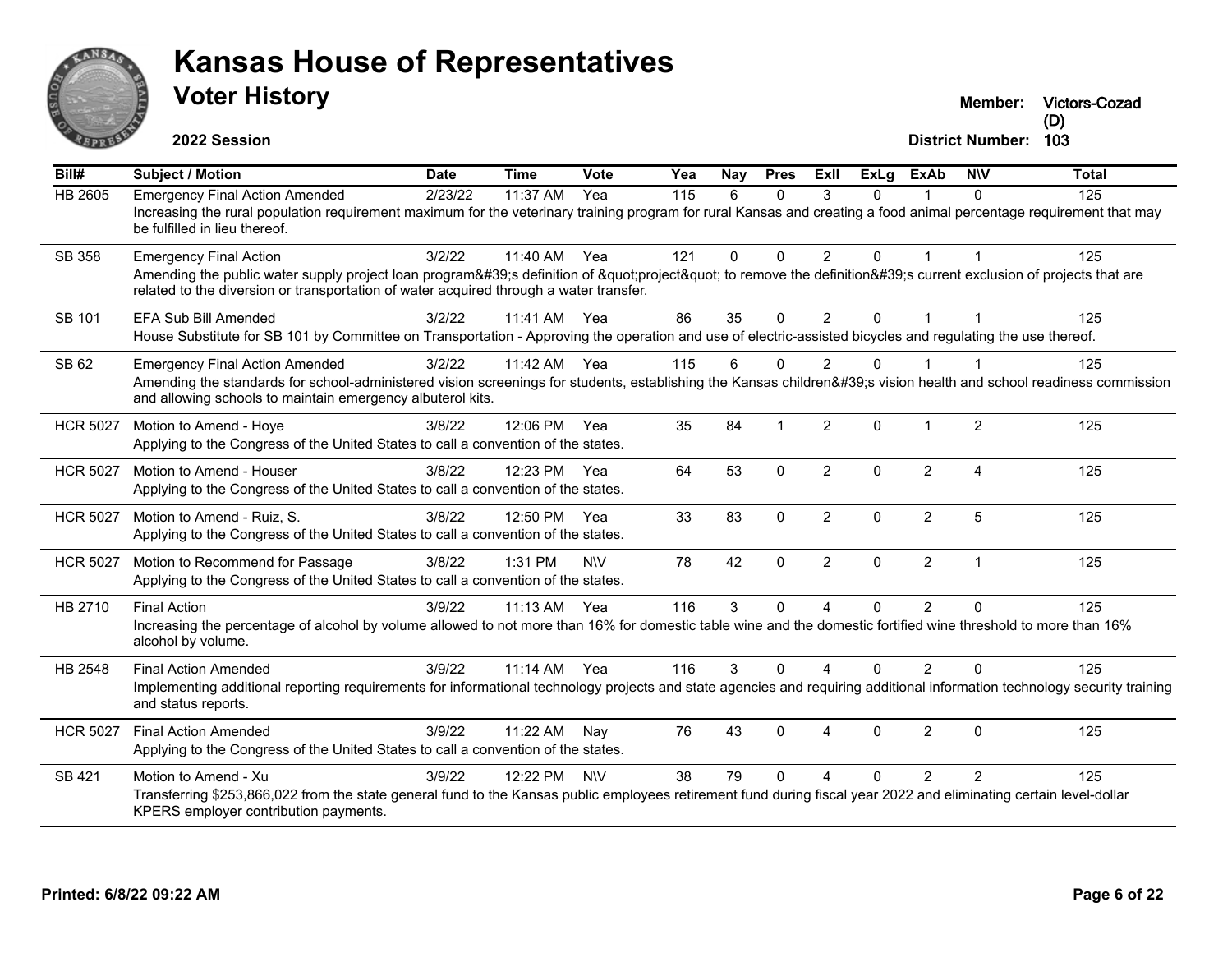

|                 | <b>VOTER HISTORY</b><br>2022 Session                                                                                                                                                                                                                                                                                                                                                                                                                                                                                                                                                                                         |             |           |      |     |     |             |      |      |               | Member:<br><b>District Number:</b> | <b>Victors-Cozad</b><br>(D)<br>103 |
|-----------------|------------------------------------------------------------------------------------------------------------------------------------------------------------------------------------------------------------------------------------------------------------------------------------------------------------------------------------------------------------------------------------------------------------------------------------------------------------------------------------------------------------------------------------------------------------------------------------------------------------------------------|-------------|-----------|------|-----|-----|-------------|------|------|---------------|------------------------------------|------------------------------------|
| Bill#           | <b>Subject / Motion</b>                                                                                                                                                                                                                                                                                                                                                                                                                                                                                                                                                                                                      | <b>Date</b> | Time      | Vote | Yea | Nay | <b>Pres</b> | ExII | ExLg | ExAb          | <b>NIV</b>                         | Total                              |
| SB <sub>2</sub> | <b>Emergency Final Action Amended</b><br>Allowing consumption of beer, wine or other alcoholic liquor on theKansas state fairgrounds; increasing the number of temporary permits an applicantmay receive from<br>four to 12 permits per year; limiting what cities, counties ortownships may charge for a temporary permit to not more than \$25 per day; andcrediting a portion of moneys<br>collected from the liquor drink tax and the liquor enforcement tax to the state fair capital improvements fund.                                                                                                                | 3/9/22      | 1:18 PM   | Nay  | 87  | 31  |             |      |      |               |                                    | 125                                |
| HB 2462         | <b>Emergency Final Action</b><br>Removing the standing committee membership requirements for members of the joint committee on state-tribal relations.                                                                                                                                                                                                                                                                                                                                                                                                                                                                       | 3/9/22      | $1:19$ PM | Yea  | 118 |     |             |      |      | $\mathcal{P}$ |                                    | 125                                |
| SB 421          | <b>Emergency Final Action Amended</b><br>Transferring \$1,000,000,000 from the state general fund to the Kansas public employees retirement fund during fiscal year 2022 and eliminating certain level-dollar<br>KPERS employer contribution payments.                                                                                                                                                                                                                                                                                                                                                                       | 3/9/22      | $1:20$ PM | Yea  | 113 |     |             |      |      | 2             |                                    | 125                                |
| SB 286          | <b>EFA Sub Bill Amended</b><br>House Substitute for Substitute for SB 286 - Continuing the governmental response to the COVID-19 pandemic in Kansas by extending the expanded use of<br>telemedicine, the suspension of certain requirements related to medical care facilities and immunity from civil liability for certain healthcare providers, certain persons<br>conducting business in this state and covered facilities for COVID-19 claims until January 20, 2023, creating the crime of interference with the conduct of a hospital and<br>increasing the criminal penalties for battery of a healthcare provider. | 3/9/22      | 1:23 PM   | Nay  | 102 | 17  |             |      |      | 2             |                                    | 125                                |
| HB 2466         | <b>EFA Sub Bill</b><br>Substitute for HB 2466 by Committee on Education - Establishing the promoting advancement in computing knowledge act to increase the availability of computer<br>science education in Kansas schools.                                                                                                                                                                                                                                                                                                                                                                                                 | 3/9/22      | $1:24$ PM | Yea  | 115 |     |             |      | 0    | 2             |                                    | 125                                |

| HB 2541 | Final Action                                                                                                                                                                                                                                                             | 3/16/22 | 11:15 AM | Yea | 111 | 12 |  |  | 125 |
|---------|--------------------------------------------------------------------------------------------------------------------------------------------------------------------------------------------------------------------------------------------------------------------------|---------|----------|-----|-----|----|--|--|-----|
|         | Crediting docket fees to the state general fund instead of the judicial branch docket fee fund; crediting marriage license fees and drivers'; license reinstatement fees to<br>the state general fund instead of the judicial branch nonjudicial salary adjustment fund. |         |          |     |     |    |  |  |     |
| HB 2582 | Final Action Amended                                                                                                                                                                                                                                                     | 3/16/22 | 11:16 AM | Yea | 122 |    |  |  | 125 |
|         | Directing the Kansas department for children and families to share certain information with investigating law enforcement agencies.                                                                                                                                      |         |          |     |     |    |  |  |     |
| HB 2674 | Final Action Amended                                                                                                                                                                                                                                                     | 3/16/22 | 11:17 AM | Yea | 121 |    |  |  | 125 |
|         | Requiring a forfeiture of an appearance bond to be set aside in certain circumstances.                                                                                                                                                                                   |         |          |     |     |    |  |  |     |

| HB 2676         | Final Action Amended                                                                                                                                                                  | 3/16/22 | 11:18 AM Yea |     | 112 | 11   | - 0            |   |  | 125 |
|-----------------|---------------------------------------------------------------------------------------------------------------------------------------------------------------------------------------|---------|--------------|-----|-----|------|----------------|---|--|-----|
|                 | Authorizing counties to create a code inspection and enforcement fund and expanding the scope of the equipment reserve fund to include other computer and electronic<br>technologies. |         |              |     |     |      |                |   |  |     |
| <b>HCR 5032</b> | Final Action                                                                                                                                                                          | 3/16/22 | 11:20 AM     | Yea | 119 |      | - 0            |   |  | 125 |
|                 | Honoring Ukrainians fighting against the Russian invasion.                                                                                                                            |         |              |     |     |      |                |   |  |     |
| HB 2528         | Final Action Amended                                                                                                                                                                  | 3/17/22 | 11:21 AM Nay |     | 86  | - 34 | $\overline{0}$ | 4 |  | 125 |
|                 | Removing inflatable devices that are owned and operated by a nonprofit organization from the requirements of the Kansas amusement ride act.                                           |         |              |     |     |      |                |   |  |     |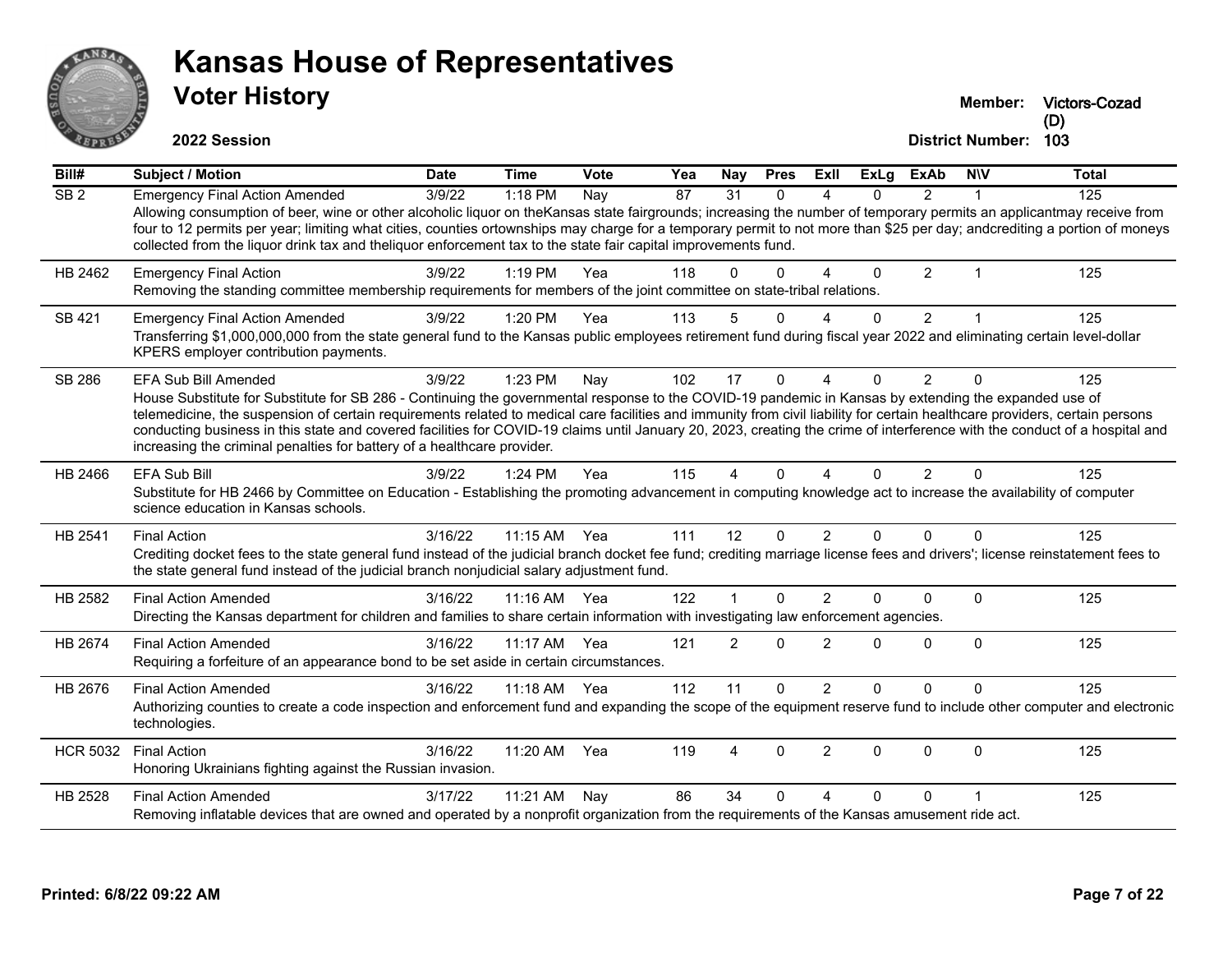

**2022 Session**

**Victors-Cozad (D)**

| Bill#         | <b>Subject / Motion</b>                                                                                                                                                                                                                                                                                                                        | <b>Date</b> | <b>Time</b>  | <b>Vote</b> | Yea | Nay            | <b>Pres</b>  | ExII           | ExLg     | <b>ExAb</b>  | <b>NIV</b>     | <b>Total</b> |
|---------------|------------------------------------------------------------------------------------------------------------------------------------------------------------------------------------------------------------------------------------------------------------------------------------------------------------------------------------------------|-------------|--------------|-------------|-----|----------------|--------------|----------------|----------|--------------|----------------|--------------|
| SB 335        | <b>Final Action</b><br>Exempting certain business entities that provide health insurance in the state but are not subject to the jurisdiction of the commissioner of insurance from payment of the<br>annual premium tax.                                                                                                                      | 3/17/22     | 11:22 AM     | Yea         | 120 | $\Omega$       | $\Omega$     | Δ              | $\Omega$ | $\Omega$     |                | 125          |
| <b>SB 348</b> | <b>Final Action Amended</b><br>Exempting the practice of threading from the practice of cosmetology.                                                                                                                                                                                                                                           | 3/17/22     | 11:23 AM     | Yea         | 110 | 10             | $\mathbf{0}$ | 4              | 0        | $\mathbf 0$  | -1             | 125          |
| SB 392        | <b>Final Action</b><br>Terminating the transfer of remaining unencumbered moneys in the securities act fee fund exceeding \$50,000 to the state general fund.                                                                                                                                                                                  | 3/17/22     | 11:24 AM     | Yea         | 120 | $\Omega$       | $\Omega$     | 4              | $\Omega$ | $\mathbf{0}$ | -1             | 125          |
| HB 2712       | <b>Emergency Final Action</b><br>Establishing the Kansas commission for the United States semiquincentennial.                                                                                                                                                                                                                                  | 3/17/22     | 11:47 AM     | Yea         | 119 | $\overline{1}$ | $\Omega$     | 4              | $\Omega$ | $\mathbf 0$  | $\overline{1}$ | 125          |
| <b>SB 408</b> | <b>Emergency Final Action Amended</b><br>Increasing the criminal penalties for multiple thefts of mail.                                                                                                                                                                                                                                        | 3/17/22     | 11:48 AM Yea |             | 117 | 3              | $\mathbf 0$  | $\Delta$       | 0        | $\pmb{0}$    | 1              | 125          |
| SB 400        | EFA Sub Bill<br>Substitute for SB 400 by Committee on Financial Institutions and Insurance - Updating certain requirements and conditions relating to the creation, modification and<br>termination of trusts in the Kansas uniform trust code and updating the definition of-áresident trust for tax purposes.                                | 3/17/22     | 11:49 AM     | Yea         | 120 | $\Omega$       | $\Omega$     | 4              | $\Omega$ | $\mathbf{0}$ |                | 125          |
| SB 366        | <b>Emergency Final Action Amended</b><br>Specifying that the crime of burglary includes, without authority, entering into or remaining within any locked or secured portion of any dwelling, building or other<br>structure, with intent to commit another crime therein.                                                                      | 3/17/22     | 11:50 AM Yea |             | 120 | $\Omega$       | $\Omega$     | 4              | 0        | $\Omega$     |                | 125          |
| SB 313        | <b>Emergency Final Action Amended</b><br>Designating a portion of United States highway 69 as the Senator Tom R Van Sickle memorial highway.                                                                                                                                                                                                   | 3/21/22     | 3:39 PM      | Yea         | 122 | $\Omega$       | $\Omega$     | $\overline{2}$ | $\Omega$ |              | $\Omega$       | 125          |
| SB 448        | <b>Emergency Final Action</b><br>Adopting the national association of insurance commissioner's amendments to the unfair trade practices act excluding commercial property and casualty insurance<br>producers, brokers and insurers from prohibitions on giving rebates as an inducement to sales.                                             | 3/21/22     | 3:40 PM      | Yea         | 122 | $\Omega$       | $\Omega$     | $\overline{2}$ | $\Omega$ |              | $\Omega$       | 125          |
| SB 300        | EFA Sub Bill<br>Substitute for SB 300 by Committee on Judiciary GCô Amending the Kansas racketeer influenced and corrupt organization act to add a person who has engaged in<br>identity theft or identity fraud to the definition of "covered person" and add identity theft and identity fraud to the definition of "racketeering activity". | 3/21/22     | 3:41 PM      | Yea         | 121 |                | $\Omega$     | 2              | $\Omega$ |              | U              | 125          |
| SB 261        | <b>EFA Sub Bill</b><br>Substitute for SB 261 by Committee on Agriculture -- Prohibiting the use of identifiable meat terms on the labels of meat analogs when such labels do not include proper<br>qualifying language to indicate that such products do not contain meat.                                                                     | 3/21/22     | 3:43 PM      | Yea         | 96  | 26             | $\Omega$     | $\mathfrak{p}$ | $\Omega$ |              | U              | 125          |
| SB 417        | <b>Emergency Final Action</b><br>Establishing minimum and maximum permit renewal fees for certain solid waste disposal areas and processing facilities.                                                                                                                                                                                        | 3/21/22     | 3:44 PM      | Yea         | 120 | 2              | $\Omega$     | $\mathcal{P}$  | $\Omega$ |              | $\Omega$       | 125          |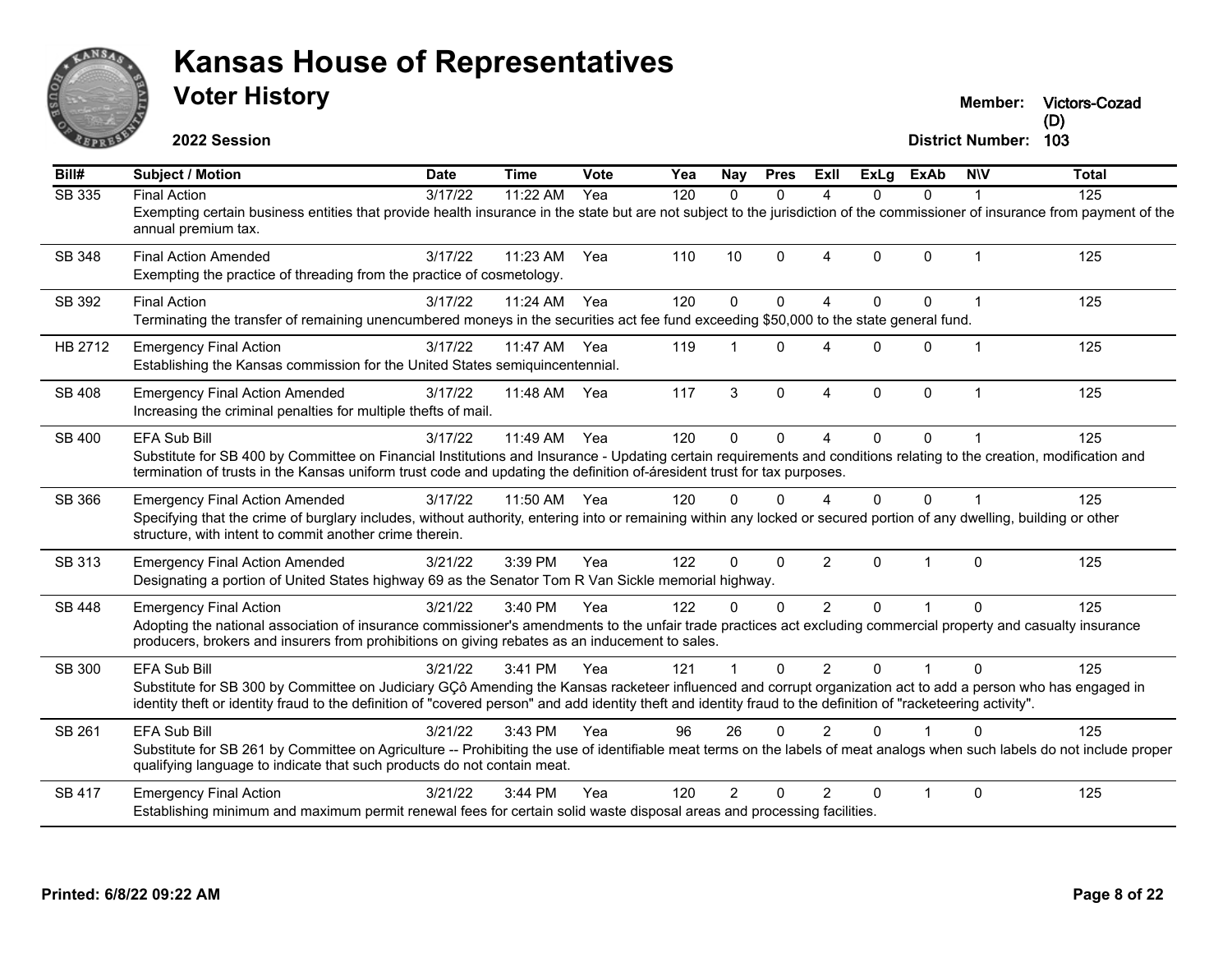

**Victors-Cozad**

**2022 Session**

| Bill#          | <b>Subject / Motion</b>                                                                                                                                                                                                                                                                                                                                                                           | <b>Date</b> | <b>Time</b> | <b>Vote</b> | Yea | <b>Nay</b>     | <b>Pres</b>  | ExII           | <b>ExLg</b>  | <b>ExAb</b>  | <b>NIV</b>   | <b>Total</b> |
|----------------|---------------------------------------------------------------------------------------------------------------------------------------------------------------------------------------------------------------------------------------------------------------------------------------------------------------------------------------------------------------------------------------------------|-------------|-------------|-------------|-----|----------------|--------------|----------------|--------------|--------------|--------------|--------------|
| <b>HB 2644</b> | <b>Emergency Final Action</b><br>Designating the Sandhill plum as the official state fruit.                                                                                                                                                                                                                                                                                                       | 3/21/22     | 3:46 PM     | Yea         | 115 |                | $\Omega$     | $\overline{2}$ | $\Omega$     | $\mathbf{1}$ | 0            | 125          |
| HB 2447        | EFA Sub Bill<br>Permitting testimony to be presented using a two-way electronic audio-video communication device during a preliminary hearing.                                                                                                                                                                                                                                                    | 3/21/22     | 3:47 PM     | Yea         | 120 | $\overline{2}$ | $\mathbf 0$  | $\overline{2}$ | $\mathbf 0$  | 1            | $\Omega$     | 125          |
| SB 200         | <b>Emergency Final Action Amended</b><br>Expanding the pharmacist's scope of practice to include initiation of therapy for influenza, strep throat or urinary tract infection, pursuant to a statewide protocol adopted<br>by the collaborative drug therapy management advisory committee.                                                                                                       | 3/21/22     | 3:48 PM     | Yea         | 119 | 3              | 0            | $\mathcal{P}$  | $\Omega$     |              | $\Omega$     | 125          |
| SB 336         | <b>Emergency Final Action</b><br>Updating certain investment limitation requirements to provide increased options for Kansas domiciled life insurance companies investing in equity interests and<br>preferred stock.                                                                                                                                                                             | 3/21/22     | 3:49 PM     | Yea         | 121 | -1             | $\mathbf{0}$ | $\overline{2}$ | $\mathbf{0}$ | 1            | $\Omega$     | 125          |
| HB 2253        | <b>Emergency Final Action Amended</b><br>Updating certain provisions of the prescription monitoring program act relating to program data, storage and access, increasing the membership of the advisory<br>committee and providing for setup and annual maintenance fees for program data integration.                                                                                            | 3/21/22     | 3:50 PM     | Yea         | 121 | $\overline{1}$ | $\mathbf{0}$ | $\overline{2}$ | $\mathbf{0}$ | 1            | $\Omega$     | 125          |
| HB 2632        | <b>Emergency Final Action</b><br>Requiring a referral of an alleged victim of child abuse or neglect for a examination as part of an investigation, creating a program in the department of health and<br>environment to provide training and payment and defining child abuse review and evaluation providers, networks, examinations and referrals and child abuse medical<br>resource centers. | 3/21/22     | 3:52 PM     | Yea         | 95  | 27             | $\Omega$     | $\overline{2}$ | $\Omega$     |              | $\Omega$     | 125          |
| SB 346         | <b>Emergency Final Action Amended</b><br>Allowing for the on-farm retail sale of milk and milk products, authorizing the secretary of agriculture to declare an imminent health hazard, extending certain milk and<br>dairy license fees and establishing certain standards for milk.                                                                                                             | 3/21/22     | 3:53 PM     | Yea         | 119 | 3              | $\mathbf{0}$ | $\overline{2}$ | 0            | 1            | $\Omega$     | 125          |
| <b>SB 141</b>  | <b>Emergency Final Action</b><br>Enacting the Kansas uniform directed trust act.                                                                                                                                                                                                                                                                                                                  | 3/21/22     | 3:54 PM     | Yea         | 122 | $\mathbf{0}$   | $\Omega$     | $\overline{2}$ | $\mathbf{0}$ | 1            | $\Omega$     | 125          |
| SB 343         | <b>Emergency Final Action Amended</b><br>Updating the term "hearing impaired"; to "hard of hearing"; in statutes related to persons with hearing loss.                                                                                                                                                                                                                                            | 3/21/22     | 3:55 PM     | Yea         | 122 | $\Omega$       | $\Omega$     | $\overline{2}$ | $\Omega$     | $\mathbf{1}$ | $\Omega$     | 125          |
| SB 446         | <b>Emergency Final Action Amended</b><br>Designating bridges on U.S. highway 166 and K-66 highway as Veterans Memorial Bridge.                                                                                                                                                                                                                                                                    | 3/21/22     | 3:56 PM     | Yea         | 122 | $\mathbf 0$    | $\mathbf{0}$ | $\overline{2}$ | $\mathbf 0$  | $\mathbf{1}$ | $\mathbf{0}$ | 125          |
| <b>SB 483</b>  | <b>Emergency Final Action</b><br>Increasing criminal penalties for theft and criminal damage to property involving remote service units such as automated cash dispensing machines and automated<br>teller machines.                                                                                                                                                                              | 3/21/22     | 3:57 PM     | Yea         | 122 | $\mathbf{0}$   | $\mathbf{0}$ | $\overline{2}$ | $\mathbf{0}$ | $\mathbf{1}$ | $\Omega$     | 125          |
| <b>SB 19</b>   | <b>EFA Sub Bill</b><br>House Substitute for SB 19 by Committee on Energy, Utilities and Telecommunications - Implementing the 988 suicide prevention and mental health crisis hotline in<br>Kansas.                                                                                                                                                                                               | 3/21/22     | 3:58 PM     | Yea         | 114 | 8              | $\Omega$     | $\overline{2}$ | $\Omega$     |              | $\Omega$     | 125          |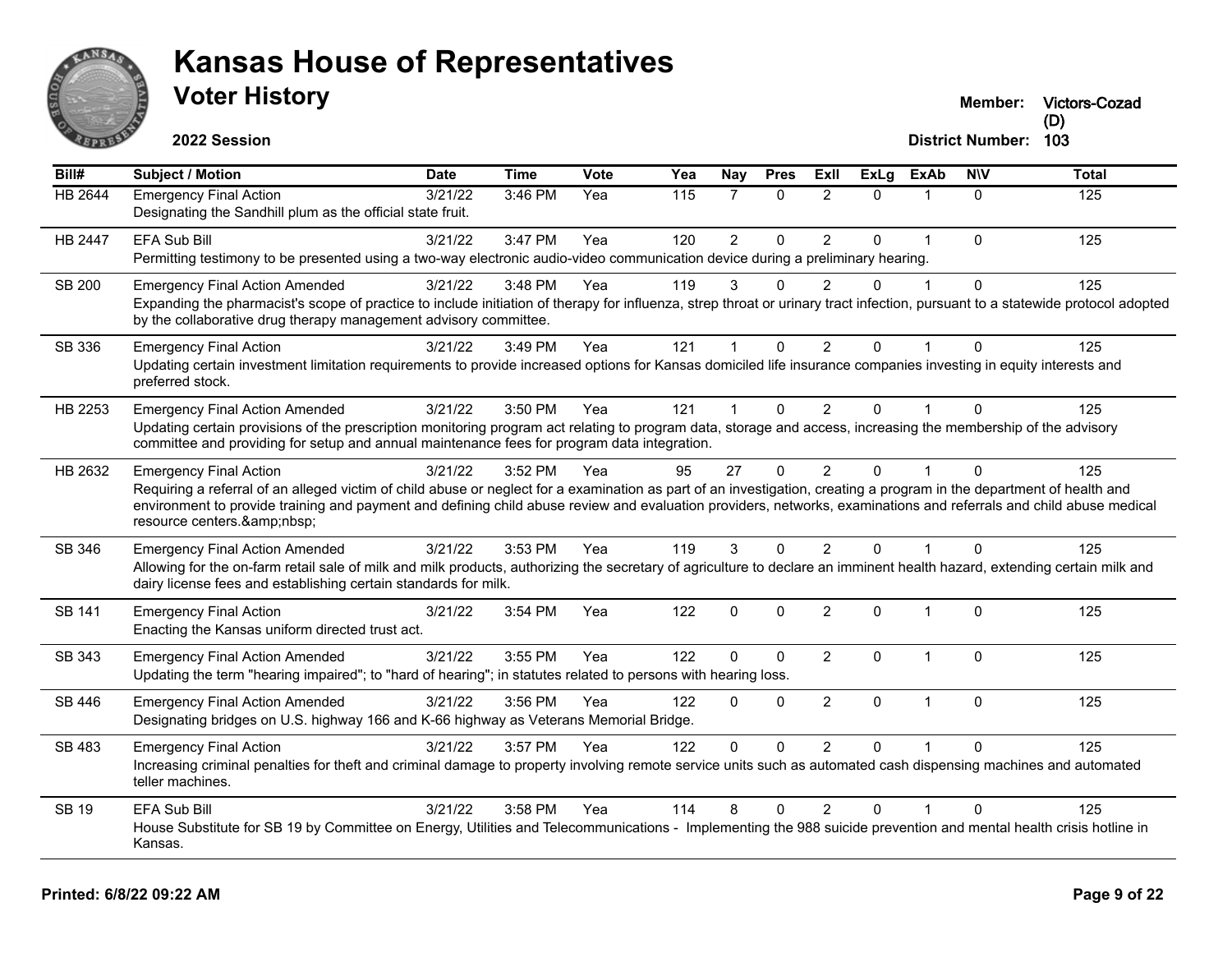

# **Voter History Kansas House of Representatives**

**Victors-Cozad (D)**

| Bill#        | Subject / Motion                                                                                                                                                                                                                                                                                                                           | <b>Date</b> | <b>Time</b> | Vote | Yea | Nay            | <b>Pres</b>  | ExII           | <b>ExLg</b> | <b>ExAb</b>  | <b>NIV</b>   | <b>Total</b> |
|--------------|--------------------------------------------------------------------------------------------------------------------------------------------------------------------------------------------------------------------------------------------------------------------------------------------------------------------------------------------|-------------|-------------|------|-----|----------------|--------------|----------------|-------------|--------------|--------------|--------------|
| HB 2600      | <b>Emergency Final Action Amended</b>                                                                                                                                                                                                                                                                                                      | 3/21/22     | 4:00 PM     | Yea  | 122 | $\Omega$       | $\Omega$     | $\mathcal{P}$  | 0           |              | $\Omega$     | 125          |
|              | Authorizing the state board of regents on behalf of Emporia state university to sell certain real property in the city of Emporia, Lyon county, Kansas; the university of<br>Kansas to exchange and convey certain real property in Douglas county, Kansas, and to accept certain real property in Douglas county, Kansas, from the Kansas |             |             |      |     |                |              |                |             |              |              |              |
|              | university endowment association; Kansas state university to sell certain real property in Riley county and Cherokee county, Kansas, and Douglas county, Nebraska;                                                                                                                                                                         |             |             |      |     |                |              |                |             |              |              |              |
|              | and Pittsburg state university to sell certain real property in the city of Pittsburg, Crawford county, Kansas.                                                                                                                                                                                                                            |             |             |      |     |                |              |                |             |              |              |              |
| SB 215       | <b>Emergency Final Action Amended</b>                                                                                                                                                                                                                                                                                                      | 3/21/22     | 4:01 PM     | Yea  | 122 | 0              | $\Omega$     | $\overline{2}$ | $\Omega$    | 1            | $\Omega$     | 125          |
|              | Transferring the authority for postsecondary driver's education programs and driver training schools from the state board of regents to the department of revenue.                                                                                                                                                                         |             |             |      |     |                |              |                |             |              |              |              |
| <b>SB 28</b> | EFA Sub Bill                                                                                                                                                                                                                                                                                                                               | 3/21/22     | 4:02 PM     | Yea  | 120 | $\overline{2}$ | $\Omega$     | $\mathfrak{p}$ | U           |              | O            | 125          |
|              | House Substitute for SB 28 by Committee on Insurance and Pensions - Enacting the pharmacy benefits manager licensure act and requiring licensure rather than<br>registration of such entities.                                                                                                                                             |             |             |      |     |                |              |                |             |              |              |              |
| SB 419       | <b>Emergency Final Action</b>                                                                                                                                                                                                                                                                                                              | 3/21/22     | 4:03 PM     | Yea  | 122 | $\Omega$       | $\Omega$     | $\mathcal{P}$  | $\Omega$    |              | $\Omega$     | 125          |
|              | Allowing certain employees from the department of corrections to attend the Kansas law enforcement training center and including special agents of the department of                                                                                                                                                                       |             |             |      |     |                |              |                |             |              |              |              |
|              | corrections in the definition of law enforcement officer under the Kansas law enforcement training act.                                                                                                                                                                                                                                    |             |             |      |     |                |              |                |             |              |              |              |
| SB 440       | <b>Emergency Final Action</b>                                                                                                                                                                                                                                                                                                              | 3/21/22     | 4:04 PM     | Yea  | 121 | 0              | $\Omega$     | $\overline{2}$ | $\Omega$    |              |              | 125          |
|              | Establishing when an occupational therapist may treat a patient without referral from a physician and requiring occupational therapists to maintain professional liability<br>insurance.                                                                                                                                                   |             |             |      |     |                |              |                |             |              |              |              |
| SB 34        | EFA Sub Bill Amended                                                                                                                                                                                                                                                                                                                       | 3/21/22     | 4:06 PM     | Nay  | 88  | 34             | $\Omega$     | $\overline{2}$ | $\Omega$    |              | $\Omega$     | 125          |
|              | Substitute for SB 34 by Committee on Federal and State Affairs - Requiring review of administrative rules and regulations every five years.                                                                                                                                                                                                |             |             |      |     |                |              |                |             |              |              |              |
| SB 453       | <b>Emergency Final Action Amended</b>                                                                                                                                                                                                                                                                                                      | 3/21/22     | 4:07 PM     | Yea  | 122 | 0              | $\Omega$     | $\overline{2}$ | 0           |              | $\Omega$     | 125          |
|              | Requiring adult care home certified aides who take training courses to demonstrate certain skills to successfully complete such training courses and requiring licensed<br>nurses to teach and evaluate such training courses.                                                                                                             |             |             |      |     |                |              |                |             |              |              |              |
| SB 330       | <b>Emergency Final Action</b>                                                                                                                                                                                                                                                                                                              | 3/21/22     | 4:08 PM     | Yea  | 122 | $\mathbf 0$    | $\Omega$     | $\overline{2}$ | $\Omega$    | $\mathbf{1}$ | $\Omega$     | 125          |
|              | Authorizing the construction of a memorial honoring Kansas gold star families.                                                                                                                                                                                                                                                             |             |             |      |     |                |              |                |             |              |              |              |
| SB 331       | <b>Emergency Final Action Amended</b>                                                                                                                                                                                                                                                                                                      | 3/21/22     | 4:09 PM     | Yea  | 121 | $\overline{1}$ | $\mathbf 0$  | $\overline{2}$ | $\Omega$    | $\mathbf{1}$ | $\mathbf{0}$ | 125          |
|              | Updating the version of risk-based capital instructions in effect.                                                                                                                                                                                                                                                                         |             |             |      |     |                |              |                |             |              |              |              |
| SB 451       | <b>Emergency Final Action Amended</b>                                                                                                                                                                                                                                                                                                      | 3/21/22     | 4:10 PM     | Yea  | 122 | 0              | $\mathbf{0}$ | $\mathcal{P}$  | $\Omega$    | 1            | $\Omega$     | 125          |
|              | Requiring an individual to maintain enrollment on a tribal membership roll to receive a free permanent hunting license.                                                                                                                                                                                                                    |             |             |      |     |                |              |                |             |              |              |              |
| SB 479       | <b>Emergency Final Action Amended</b>                                                                                                                                                                                                                                                                                                      | 3/21/22     | 4:11 PM     | Yea  | 122 | 0              | $\Omega$     | $\overline{2}$ | $\Omega$    | 1            | $\Omega$     | 125          |
|              | Authorizing a permanent memorial commemorating the Kansas suffragist movement to be placed in the state capitol and establishing the Kansas suffragist memorial<br>fund.                                                                                                                                                                   |             |             |      |     |                |              |                |             |              |              |              |
|              |                                                                                                                                                                                                                                                                                                                                            |             |             |      |     |                |              |                |             |              |              |              |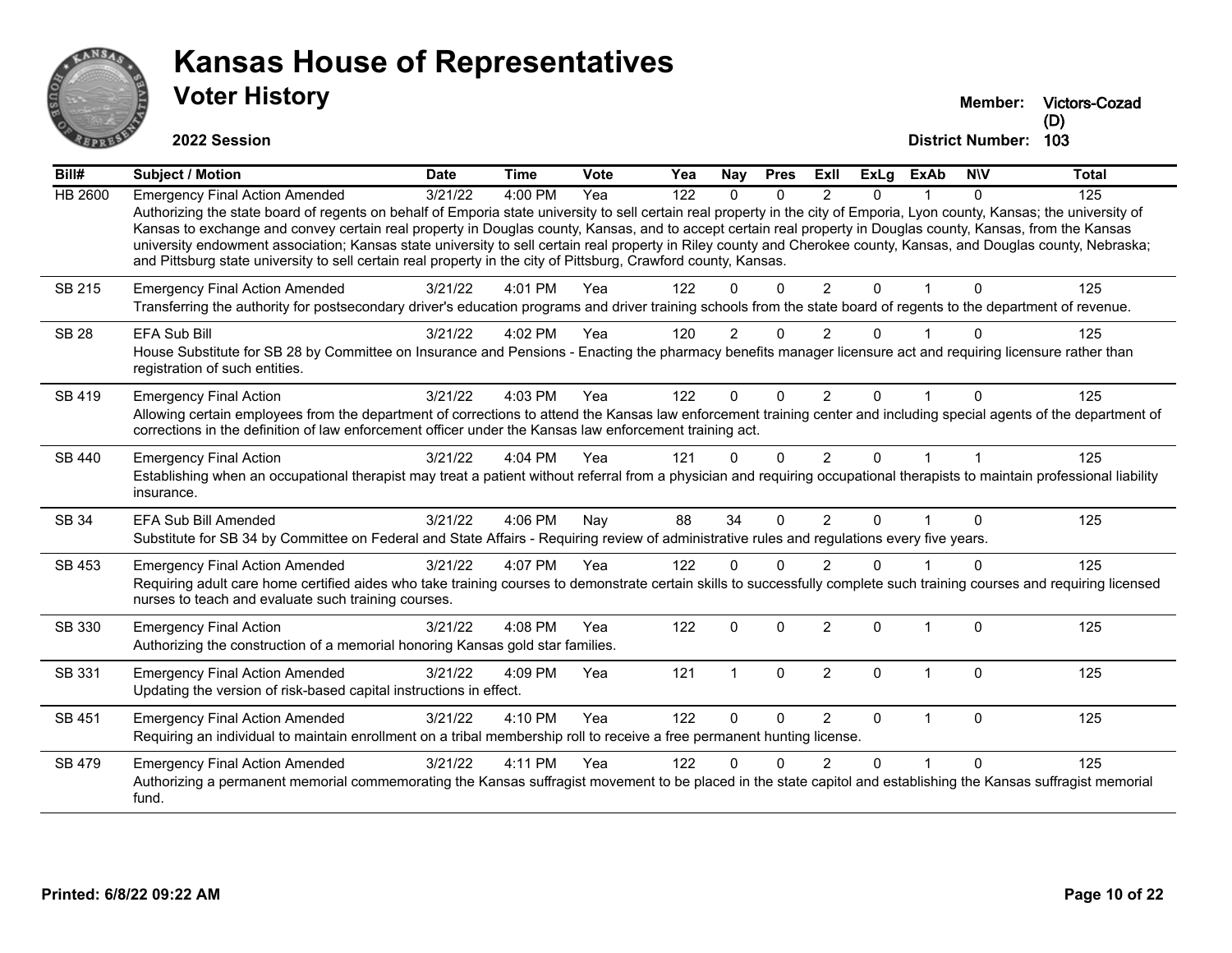

**Victors-Cozad**

**2022 Session**

| $\overline{Bill#}$ | <b>Subject / Motion</b>                                                                                                                                                                                                                                                                                                                                     | <b>Date</b> | <b>Time</b>  | Vote | Yea | Nay          | <b>Pres</b>  | ExII           | <b>ExLg</b> | <b>ExAb</b>    | <b>NIV</b>     | Total |
|--------------------|-------------------------------------------------------------------------------------------------------------------------------------------------------------------------------------------------------------------------------------------------------------------------------------------------------------------------------------------------------------|-------------|--------------|------|-----|--------------|--------------|----------------|-------------|----------------|----------------|-------|
| <b>HB 2734</b>     | <b>Emergency Final Action</b>                                                                                                                                                                                                                                                                                                                               | 3/21/22     | 4:12 PM      | Yea  | 122 | $\mathbf{0}$ | $\mathbf{0}$ | $\overline{2}$ | 0           |                | 0              | 125   |
|                    | Reinstating the social worker applicant option for board-approved postgraduate supervised experience and allowing master's and clinical level licensees to take the<br>baccalaureate addiction counselor test.                                                                                                                                              |             |              |      |     |              |              |                |             |                |                |       |
| SB 267             | Motion to Amend - Winn                                                                                                                                                                                                                                                                                                                                      | 3/22/22     | 11:42 AM Yea |      | 44  | 76           | $\mathbf{0}$ |                | 0           | $\overline{2}$ | $\overline{2}$ | 125   |
|                    | Substitute for SB 267 by Committee on Ways and Means - Appropriations for FY 2021, FY 2022, FY 2023 and FY 2024 for various state agencies.                                                                                                                                                                                                                 |             |              |      |     |              |              |                |             |                |                |       |
| SB 267             | Motion to Amend - Gartner<br>Substitute for SB 267 by Committee on Ways and Means - Appropriations for FY 2021, FY 2022, FY 2023 and FY 2024 for various state agencies.                                                                                                                                                                                    | 3/22/22     | 12:01 PM Yea |      | 37  | 84           | $\mathbf 0$  |                | $\Omega$    | $\overline{2}$ |                | 125   |
| SB 267             | Motion to Amend - Helgerson                                                                                                                                                                                                                                                                                                                                 | 3/22/22     | 12:25 PM Yea |      | 49  | 72           | $\mathbf{0}$ | $\overline{1}$ | $\Omega$    | 2              |                | 125   |
|                    | Substitute for SB 267 by Committee on Ways and Means - Appropriations for FY 2021, FY 2022, FY 2023 and FY 2024 for various state agencies.                                                                                                                                                                                                                 |             |              |      |     |              |              |                |             |                |                |       |
| SB 267             | Motion to Amend - Helgerson                                                                                                                                                                                                                                                                                                                                 | 3/22/22     | 1:06 PM      | Yea  | 36  | 81           | $\Omega$     |                | 0           | $\overline{2}$ | 5              | 125   |
|                    | Substitute for SB 267 by Committee on Ways and Means - Appropriations for FY 2021, FY 2022, FY 2023 and FY 2024 for various state agencies.                                                                                                                                                                                                                 |             |              |      |     |              |              |                |             |                |                |       |
| HB 2512            | Motion to Amend - Ousley                                                                                                                                                                                                                                                                                                                                    | 3/22/22     | 2:02 PM      | Yea  | 58  | 54           | $\mathbf{0}$ |                | 0           | $\overline{2}$ | 10             | 125   |
|                    | Substitute for Substitute for HB 2512 by Committee on K-12 Education Budget - Making appropriations for the Kansas state department of education for FY 2022, FY<br>2023 and FY 2024, establishing requirements relating to academic achievement and third-grade literacy, authorizing credits to be earned through alternative educational                 |             |              |      |     |              |              |                |             |                |                |       |
|                    | opportunities, requiring KSHSAA members and employees to report child abuse and neglect, requiring boards of education of school districts to consider district needs                                                                                                                                                                                       |             |              |      |     |              |              |                |             |                |                |       |
|                    | assessments and academic assessments when approving district budgets, authorizing part-time enrollment for certain students, establishing an alternative graduation<br>rate calculation for virtual schools, providing virtual school state aid for credit deficient students and amending the age of initial eligibility for the tax credit for low income |             |              |      |     |              |              |                |             |                |                |       |
|                    | students scholarship program.                                                                                                                                                                                                                                                                                                                               |             |              |      |     |              |              |                |             |                |                |       |
| HB 2512            | Motion to Amend - Hoye                                                                                                                                                                                                                                                                                                                                      | 3/22/22     | 2:13 PM      | Yea  | 38  | 81           | $\mathbf{0}$ |                | 0           | $\overline{2}$ | 3              | 125   |
|                    | Substitute for Substitute for HB 2512 by Committee on K-12 Education Budget - Making appropriations for the Kansas state department of education for FY 2022, FY                                                                                                                                                                                            |             |              |      |     |              |              |                |             |                |                |       |
|                    | 2023 and FY 2024, establishing requirements relating to academic achievement and third-grade literacy, authorizing credits to be earned through alternative educational<br>opportunities, requiring KSHSAA members and employees to report child abuse and neglect, requiring boards of education of school districts to consider district needs            |             |              |      |     |              |              |                |             |                |                |       |
|                    | assessments and academic assessments when approving district budgets, authorizing part-time enrollment for certain students, establishing an alternative graduation                                                                                                                                                                                         |             |              |      |     |              |              |                |             |                |                |       |
|                    | rate calculation for virtual schools, providing virtual school state aid for credit deficient students and amending the age of initial eligibility for the tax credit for low income                                                                                                                                                                        |             |              |      |     |              |              |                |             |                |                |       |
|                    | students scholarship program.                                                                                                                                                                                                                                                                                                                               |             |              |      |     |              |              |                |             |                |                |       |
| HB 2512            | Motion to Amend - Hove                                                                                                                                                                                                                                                                                                                                      | 3/22/22     | 2:18 PM      | Yea  | 44  | 73           | $\Omega$     |                | 0           | $\overline{2}$ | 5              | 125   |
|                    | Substitute for Substitute for HB 2512 by Committee on K-12 Education Budget - Making appropriations for the Kansas state department of education for FY 2022, FY<br>2023 and FY 2024, establishing requirements relating to academic achievement and third-grade literacy, authorizing credits to be earned through alternative educational                 |             |              |      |     |              |              |                |             |                |                |       |
|                    | opportunities, requiring KSHSAA members and employees to report child abuse and neglect, requiring boards of education of school districts to consider district needs                                                                                                                                                                                       |             |              |      |     |              |              |                |             |                |                |       |
|                    | assessments and academic assessments when approving district budgets, authorizing part-time enrollment for certain students, establishing an alternative graduation<br>rate calculation for virtual schools, providing virtual school state aid for credit deficient students and amending the age of initial eligibility for the tax credit for low income |             |              |      |     |              |              |                |             |                |                |       |
|                    | students scholarship program.                                                                                                                                                                                                                                                                                                                               |             |              |      |     |              |              |                |             |                |                |       |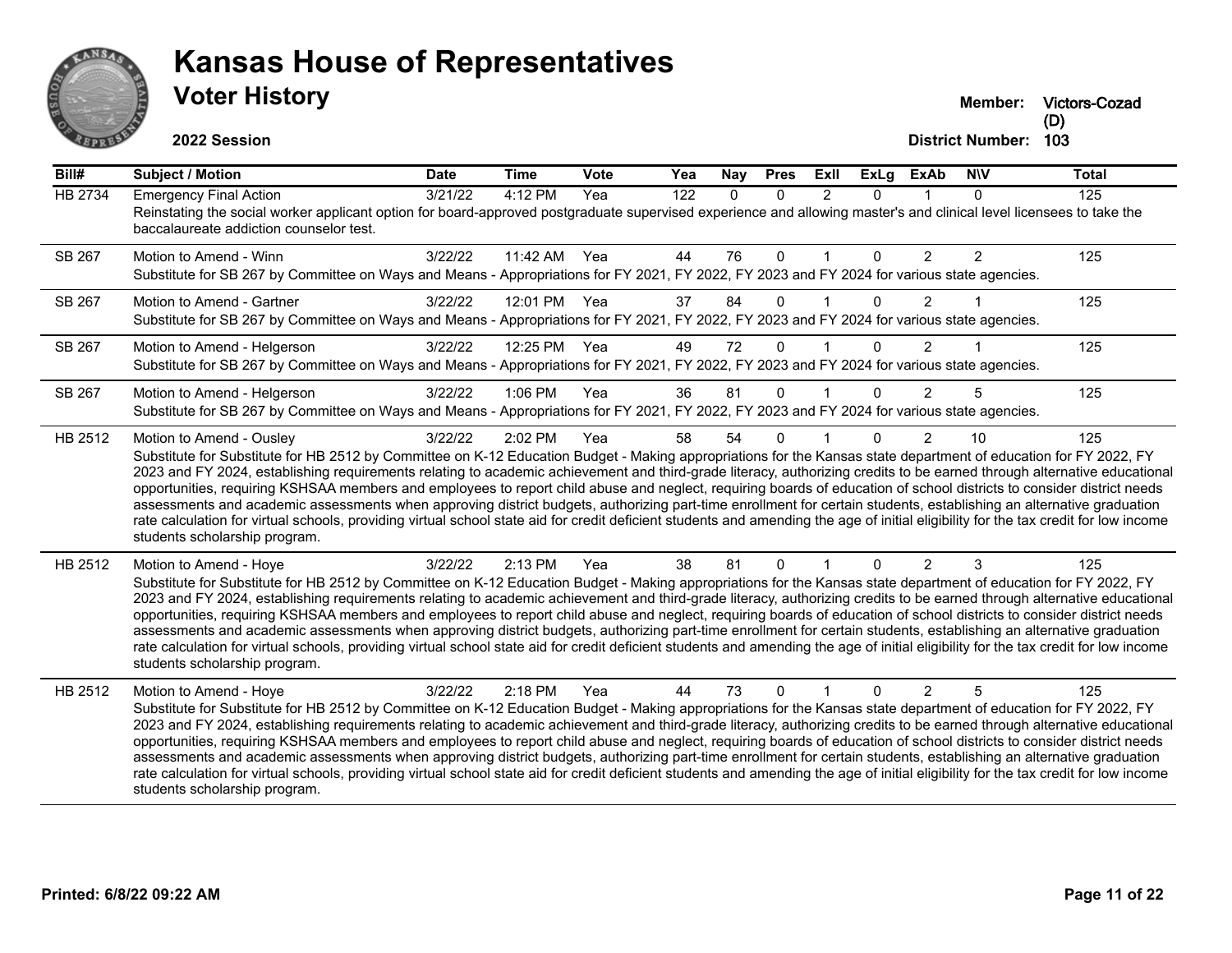

## **Voter History Kansas House of Representatives**

**Victors-Cozad (D)**

| Bill#          | Subject / Motion                                                                                                                                                                                                                                                                                                                                                                                                                                                                                                                                                                                                                                                                                                                                                                                                                                                                                                                                      | <b>Date</b> | Time         | Vote | Yea | Nay             | <b>Pres</b>  | ExII           | <b>ExLg</b>  | ExAb           | <b>NIV</b>     | <b>Total</b> |
|----------------|-------------------------------------------------------------------------------------------------------------------------------------------------------------------------------------------------------------------------------------------------------------------------------------------------------------------------------------------------------------------------------------------------------------------------------------------------------------------------------------------------------------------------------------------------------------------------------------------------------------------------------------------------------------------------------------------------------------------------------------------------------------------------------------------------------------------------------------------------------------------------------------------------------------------------------------------------------|-------------|--------------|------|-----|-----------------|--------------|----------------|--------------|----------------|----------------|--------------|
| <b>HB 2512</b> | Motion to reconsider action                                                                                                                                                                                                                                                                                                                                                                                                                                                                                                                                                                                                                                                                                                                                                                                                                                                                                                                           | 3/22/22     | 2:24 PM      | Nay  | 75  | $\overline{45}$ | $\Omega$     |                | <sup>n</sup> | $\mathcal{P}$  | $\mathcal{P}$  | 125          |
|                | Substitute for Substitute for HB 2512 by Committee on K-12 Education Budget - Making appropriations for the Kansas state department of education for FY 2022, FY<br>2023 and FY 2024, establishing requirements relating to academic achievement and third-grade literacy, authorizing credits to be earned through alternative educational<br>opportunities, requiring KSHSAA members and employees to report child abuse and neglect, requiring boards of education of school districts to consider district needs<br>assessments and academic assessments when approving district budgets, authorizing part-time enrollment for certain students, establishing an alternative graduation<br>rate calculation for virtual schools, providing virtual school state aid for credit deficient students and amending the age of initial eligibility for the tax credit for low income<br>students scholarship program.                                  |             |              |      |     |                 |              |                |              |                |                |              |
| HB 2512        | Motion to Amend - Ousley<br>Substitute for Substitute for HB 2512 by Committee on K-12 Education Budget - Making appropriations for the Kansas state department of education for FY 2022, FY<br>2023 and FY 2024, establishing requirements relating to academic achievement and third-grade literacy, authorizing credits to be earned through alternative educational<br>opportunities, requiring KSHSAA members and employees to report child abuse and neglect, requiring boards of education of school districts to consider district needs<br>assessments and academic assessments when approving district budgets, authorizing part-time enrollment for certain students, establishing an alternative graduation<br>rate calculation for virtual schools, providing virtual school state aid for credit deficient students and amending the age of initial eligibility for the tax credit for low income<br>students scholarship program.      | 3/22/22     | 2:30 PM      | Yea  | 50  | 70              | $\mathbf 0$  | $\mathbf{1}$   | $\Omega$     | $\overline{2}$ | $\overline{2}$ | 125          |
| HB 2631        | Motion to Amend - Carmichael<br>Enacting the career technical education credential and transition incentive for employment success act to provide additional state aid for school districts based on<br>students obtaining a credential.                                                                                                                                                                                                                                                                                                                                                                                                                                                                                                                                                                                                                                                                                                              | 3/22/22     | 8:36 PM      | Yea  | 57  | 62              | $\mathbf 0$  | 1              | $\mathbf{0}$ | $\overline{2}$ | 3              | 125          |
| HB 2512        | Final Action Sub Bill Amended<br>Substitute for Substitute for HB 2512 by Committee on K-12 Education Budget - Making appropriations for the Kansas state department of education for FY 2022, FY<br>2023 and FY 2024, establishing requirements relating to academic achievement and third-grade literacy, authorizing credits to be earned through alternative educational<br>opportunities, requiring KSHSAA members and employees to report child abuse and neglect, requiring boards of education of school districts to consider district needs<br>assessments and academic assessments when approving district budgets, authorizing part-time enrollment for certain students, establishing an alternative graduation<br>rate calculation for virtual schools, providing virtual school state aid for credit deficient students and amending the age of initial eligibility for the tax credit for low income<br>students scholarship program. | 3/23/22     | 10:24 AM     | Nav  | 76  | 46              | $\Omega$     | $\overline{2}$ | 0            |                | 0              | 125          |
| HB 2609        | <b>Final Action</b><br>Allowing restricted driver's license holders to drive to and from worship services for any religious organizations at age 15.                                                                                                                                                                                                                                                                                                                                                                                                                                                                                                                                                                                                                                                                                                                                                                                                  | 3/23/22     | 10:25 AM Yea |      | 95  | 27              | $\mathbf{0}$ | $\overline{2}$ | 0            |                | $\Omega$       | 125          |
| HB 2615        | Final Action Sub Bill Amended<br>Substitute for HB 2615 by Committee on K-12 Education Budget - Allowing K-12 students to transfer to and attend school in any school district in the state.                                                                                                                                                                                                                                                                                                                                                                                                                                                                                                                                                                                                                                                                                                                                                          | 3/23/22     | 10:27 AM     | Nay  | 63  | 59              | $\mathbf 0$  | $\overline{c}$ | $\Omega$     | $\mathbf{1}$   | $\mathbf 0$    | 125          |
| HB 2631        | <b>Final Action Amended</b><br>Enacting the career technical education credential and transition incentive for employment success act to provide additional state aid for school districts based on<br>students obtaining a credential.                                                                                                                                                                                                                                                                                                                                                                                                                                                                                                                                                                                                                                                                                                               | 3/23/22     | 10:28 AM Yea |      | 122 | $\Omega$        | $\Omega$     | $\overline{2}$ | U            |                | $\Omega$       | 125          |
| HB 2717        | <b>Final Action Amended</b><br>Prohibiting any municipality from preventing the enforcement of federal immigration laws, requiring municipal law enforcement agencies to provide written notice to each<br>law enforcement officer of the officer's duty to cooperate with state and federal agencies in the enforcement of immigration laws and requiring any municipal<br>identification card to state on its face that it is not valid for state identification.                                                                                                                                                                                                                                                                                                                                                                                                                                                                                   | 3/23/22     | 10:30 AM     | Nay  | 84  | 38              | $\mathbf 0$  | $\overline{2}$ | $\Omega$     | $\overline{1}$ | $\mathbf 0$    | 125          |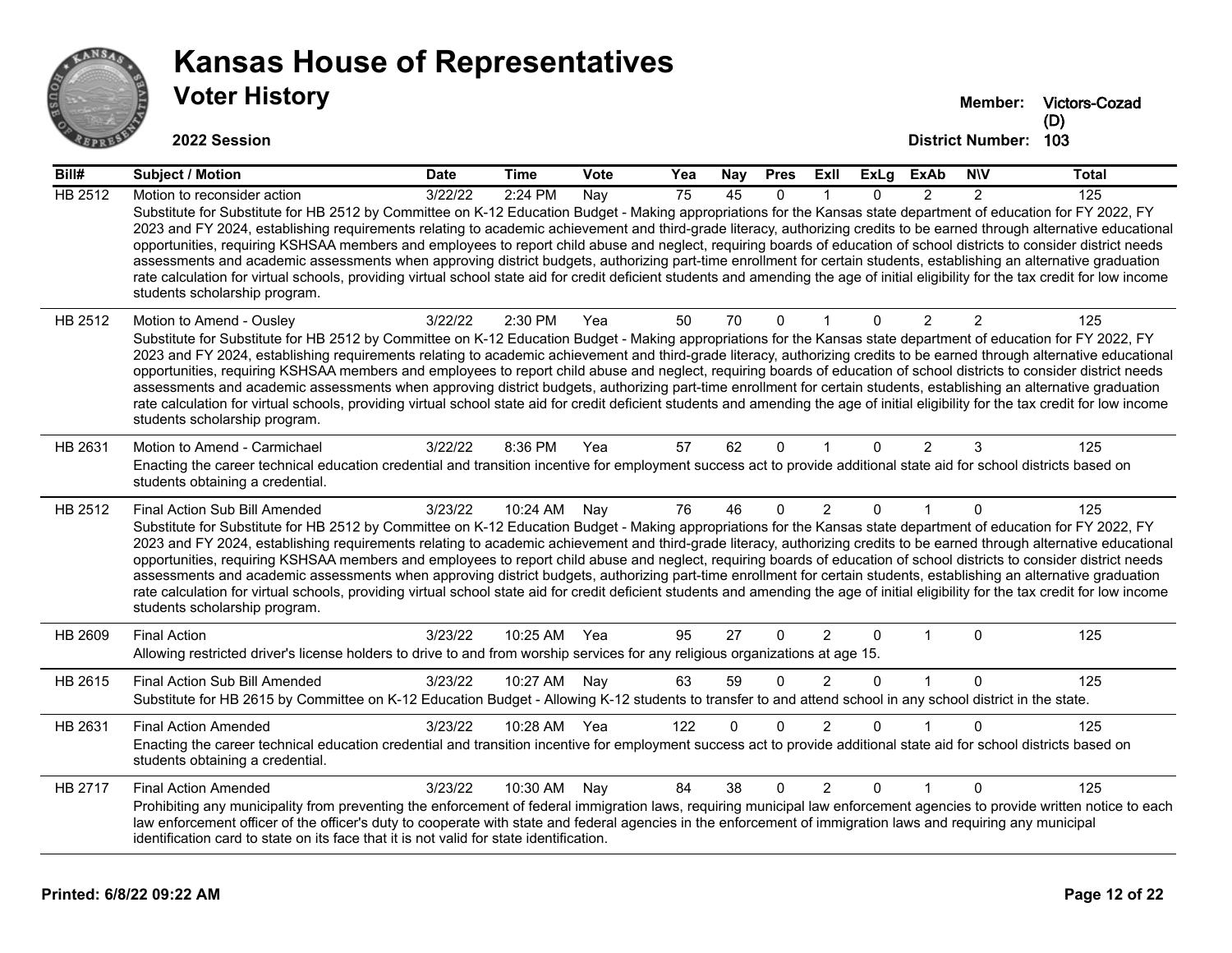

**Victors-Cozad (D)**

**2022 Session**

| $\overline{BiII#}$ | <b>Subject / Motion</b>                                                                                                                                                                                                                          | <b>Date</b> | <b>Time</b> | Vote | Yea              | <b>Nay</b>      | <b>Pres</b>  | ExII           | $\overline{Ex}$ Lg | <b>ExAb</b>  | <b>NIV</b>  | <b>Total</b> |
|--------------------|--------------------------------------------------------------------------------------------------------------------------------------------------------------------------------------------------------------------------------------------------|-------------|-------------|------|------------------|-----------------|--------------|----------------|--------------------|--------------|-------------|--------------|
| <b>HB 2737</b>     | <b>Final Action Sub Bill</b>                                                                                                                                                                                                                     | 3/23/22     | 10:32 AM    | Yea  | $\overline{112}$ | $\overline{10}$ | $\Omega$     | $\mathcal{P}$  | $\Omega$           | $\mathbf{1}$ | $\Omega$    | 125          |
|                    | Substitute for HB 2737 by Committee on Redistricting - Proposing state representative redistricting plan free state 3f.                                                                                                                          |             |             |      |                  |                 |              |                |                    |              |             |              |
| SB 161             | <b>Final Action Amended</b>                                                                                                                                                                                                                      | 3/23/22     | 10:34 AM    | Nay  | 75               | 47              | $\Omega$     | $\overline{2}$ | $\mathbf{0}$       | 1            | $\Omega$    | 125          |
|                    | Providing for the use of personal package delivery devices on sidewalks and crosswalks, exempting such devices from motor vehicle regulation and limiting additional<br>municipal regulation.                                                    |             |             |      |                  |                 |              |                |                    |              |             |              |
| SB 199             | <b>Final Action Amended</b>                                                                                                                                                                                                                      | 3/23/22     | 10:35 AM    | Nay  | 73               | 49              | $\Omega$     | $\overline{2}$ | $\mathbf{0}$       | $\mathbf{1}$ | $\Omega$    | 125          |
|                    | Providing for short-term, limited-duration health plans.                                                                                                                                                                                         |             |             |      |                  |                 |              |                |                    |              |             |              |
| SB 267             | Final Action Sub Bill Amended                                                                                                                                                                                                                    | 3/23/22     | 10:38 AM    | Nay  | 73               | 49              | 0            | $\overline{2}$ | $\mathbf 0$        | $\mathbf{1}$ | $\Omega$    | 125          |
|                    | House Substitute for Substitute for SB 267 by Committee on Appropriations - Appropriations for FY 2022, FY 2023, FY 2024, and FY 2025 for various state agencies                                                                                 |             |             |      |                  |                 |              |                |                    |              |             |              |
| SB 367             | <b>Final Action</b>                                                                                                                                                                                                                              | 3/23/22     | 10:39 AM    | Yea  | 122              | $\Omega$        | $\Omega$     | $\overline{2}$ | $\Omega$           | 1            | $\Omega$    | 125          |
|                    | Requiring officers to file copies of receipts with the court when property is seized under a search warrant and providing requirements and procedures for destruction or<br>disposition of dangerous drugs and return or disposition of weapons. |             |             |      |                  |                 |              |                |                    |              |             |              |
| SB 493             | <b>Final Action Amended</b>                                                                                                                                                                                                                      | 3/23/22     | 10:40 AM    | Nay  | 74               | 48              | $\Omega$     | $\overline{2}$ | $\Omega$           | 1            | $\Omega$    | 125          |
|                    | Prohibiting cities and counties from regulating plastic and other containers designed for the consumption, transportation or protection of merchandise, food or<br>beverages.                                                                    |             |             |      |                  |                 |              |                |                    |              |             |              |
| HB 2231            | Motion to Concur                                                                                                                                                                                                                                 | 3/23/22     | 10:43 AM    | Yea  | 118              | 3               |              | $\overline{2}$ | $\Omega$           |              | $\Omega$    | 125          |
|                    | Amending the definition of the crime of conducting a pyramid promotional scheme, providing for an exemption and defining key terms.                                                                                                              |             |             |      |                  |                 |              |                |                    |              |             |              |
| SB 506             | <b>Emergency Final Action</b>                                                                                                                                                                                                                    | 3/23/22     | 12:48 PM    | Yea  | 117              | 5               | $\Omega$     | $\overline{2}$ | $\Omega$           | 1            | $\Omega$    | 125          |
|                    | Providing for the north central Kansas down syndrome society distinctive license plate.                                                                                                                                                          |             |             |      |                  |                 |              |                |                    |              |             |              |
| SB 434             | <b>Emergency Final Action</b>                                                                                                                                                                                                                    | 3/23/22     | 12:49 PM    | Yea  | 122              | $\mathbf{0}$    | $\Omega$     | $\overline{2}$ | $\mathbf{0}$       | 1            | $\Omega$    | 125          |
|                    | Creating exemptions in the open records act for records that contain captured license plate data or that pertain to the location of an automated license plate recognition                                                                       |             |             |      |                  |                 |              |                |                    |              |             |              |
|                    | system.                                                                                                                                                                                                                                          |             |             |      |                  |                 |              |                |                    |              |             |              |
| HB 2340            | <b>Emergency Final Action Amended</b>                                                                                                                                                                                                            | 3/23/22     | 12:50 PM    | Yea  | 79               | 43              | $\Omega$     | $\overline{2}$ | $\mathbf{0}$       | $\mathbf{1}$ | $\Omega$    | 125          |
|                    | Increasing the minimum age to 21 to purchase or possess cigarettes and tobacco products.                                                                                                                                                         |             |             |      |                  |                 |              |                |                    |              |             |              |
| HB 2492            | <b>Emergency Final Action Amended</b>                                                                                                                                                                                                            | 3/23/22     | 12:52 PM    | Yea  | 116              | 6               | $\Omega$     | $\overline{2}$ | $\mathbf 0$        | $\mathbf 1$  | $\mathbf 0$ | 125          |
|                    | Submitting claims against the state by the joint committee on special claims against the state.                                                                                                                                                  |             |             |      |                  |                 |              |                |                    |              |             |              |
| <b>SB 12</b>       | <b>Emergency Final Action Amended</b>                                                                                                                                                                                                            | 3/23/22     | 12:53 PM    | Yea  | 117              | 5               | $\mathbf{0}$ | $\overline{2}$ | $\mathbf{0}$       | $\mathbf 1$  | $\Omega$    | 125          |
|                    | Requiring the Kansas department for children and families to implement performance-based contracts.                                                                                                                                              |             |             |      |                  |                 |              |                |                    |              |             |              |
| HB 2502            | <b>Emergency Final Action Amended</b>                                                                                                                                                                                                            | 3/23/22     | 12:54 PM    | Yea  | 112              | 10              | 0            | $\overline{2}$ | $\Omega$           |              | $\Omega$    | 125          |
|                    | Authorizing retail liquor stores to sell and deliver alcoholic liquor and cereal malt beverages to a caterer, public venue, club or drinking establishment located in any<br>county.                                                             |             |             |      |                  |                 |              |                |                    |              |             |              |
|                    |                                                                                                                                                                                                                                                  |             |             |      |                  |                 |              |                |                    |              |             |              |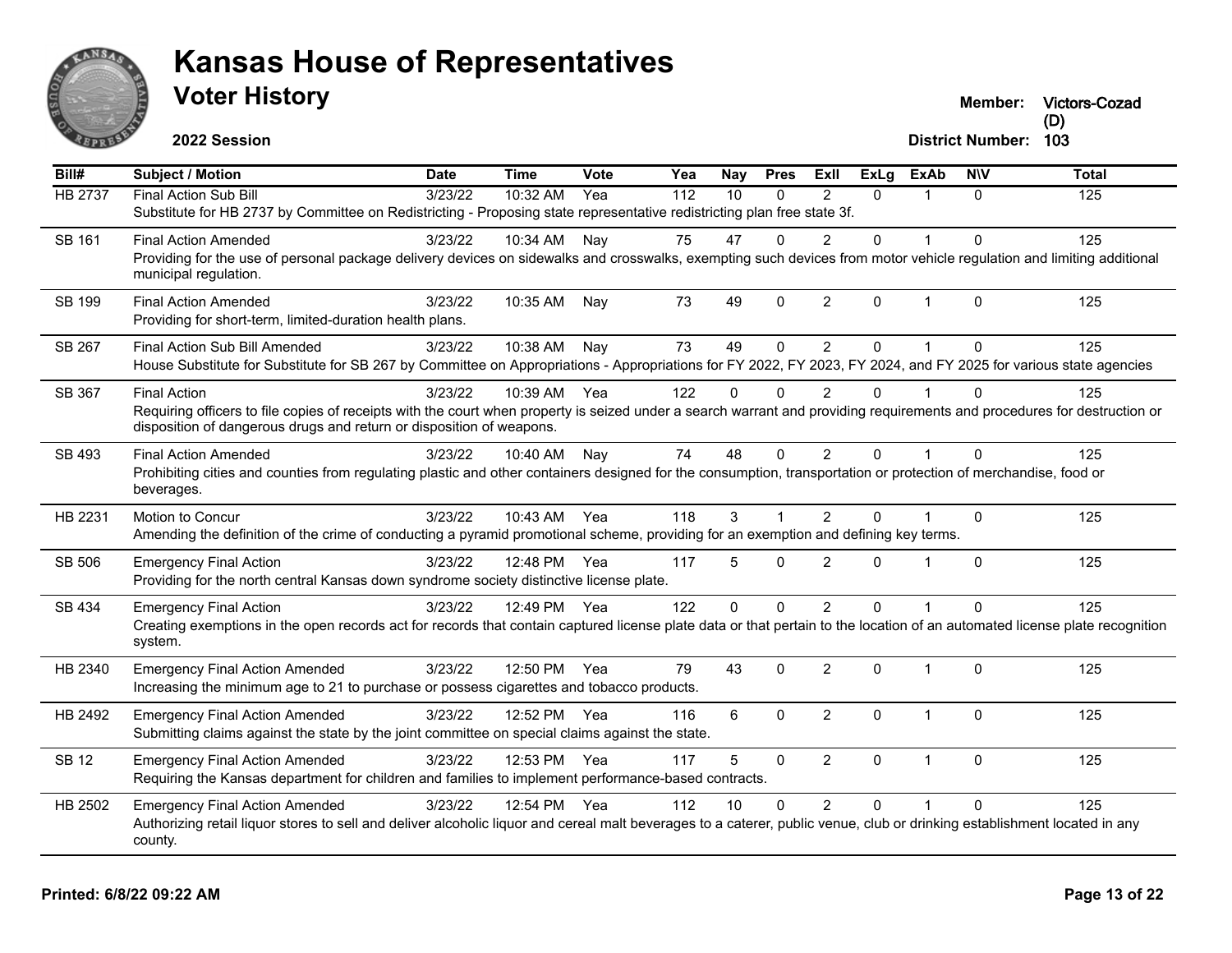

**Victors-Cozad (D)**

**2022 Session**

| Bill#          | Subject / Motion                                                                                                                                                                                                                                                                                      | Date    | <b>Time</b>  | Vote | Yea              | Nay          | <b>Pres</b>    | ExII           | <b>ExLg</b> | <b>ExAb</b>             | <b>NIV</b>   | <b>Total</b> |
|----------------|-------------------------------------------------------------------------------------------------------------------------------------------------------------------------------------------------------------------------------------------------------------------------------------------------------|---------|--------------|------|------------------|--------------|----------------|----------------|-------------|-------------------------|--------------|--------------|
| <b>HB 2716</b> | <b>Emergency Final Action</b>                                                                                                                                                                                                                                                                         | 3/23/22 | 12:55 PM     | Yea  | $\overline{122}$ | $\Omega$     | $\Omega$       | $\mathcal{P}$  | $\Omega$    |                         | 0            | 125          |
|                | Concerning the authorization of educational benefits for spouses and dependents of deceased, injured or disabled public safety officers and employees and certain                                                                                                                                     |         |              |      |                  |              |                |                |             |                         |              |              |
|                | deceased, injured or disabled military personnel and prisoners of war; definitions; increasing the limitation on reimbursements to Kansas educational institutions.                                                                                                                                   |         |              |      |                  |              |                |                |             |                         |              |              |
| HB 2495        | <b>Emergency Final Action Amended</b>                                                                                                                                                                                                                                                                 | 3/23/22 | 12:56 PM Yea |      | 107              | 13           | $\overline{2}$ | $\overline{2}$ | $\mathbf 0$ |                         | $\Omega$     | 125          |
|                | Prohibiting the disclosure of personal information about a person's affiliation with an entity that is exempt from federal income taxation under section 501(c) of the<br>federal internal revenue code.                                                                                              |         |              |      |                  |              |                |                |             |                         |              |              |
| SB 150         | <b>Emergency Final Action Amended</b>                                                                                                                                                                                                                                                                 | 3/23/22 | 12:59 PM     | Nav  | 75               | 47           | $\Omega$       | $\overline{2}$ | 0           |                         | $\Omega$     | 125          |
|                | Defining and prohibiting certain deceptive lawsuit advertising practices and restricting the use or disclosure of protected health information to solicit individuals for legal<br>services.                                                                                                          |         |              |      |                  |              |                |                |             |                         |              |              |
| SB 450         | <b>Emergency Final Action</b>                                                                                                                                                                                                                                                                         | 3/23/22 | $1:00$ PM    | Yea  | 117              | 5            | $\Omega$       | $\overline{2}$ | $\Omega$    |                         | $\Omega$     | 125          |
|                | Sub for SB 450 by Committee on Financial Institutions and Insurance: Eliminating the crediting to the Kansas public employees retirement fund of 80% of the proceeds                                                                                                                                  |         |              |      |                  |              |                |                |             |                         |              |              |
|                | from the sale of surplus real estate, authorizing state educational institutions to sell and convey real property given to such state educational institutions as an<br>endowment, bequest or gift and authorizing the state board of regents to adopt policies relating to such sale and conveyance. |         |              |      |                  |              |                |                |             |                         |              |              |
|                |                                                                                                                                                                                                                                                                                                       |         |              |      |                  |              |                |                |             |                         |              |              |
| HB 2504        | <b>Emergency Final Action Sub Bill</b>                                                                                                                                                                                                                                                                | 3/23/22 | 1:01 PM      | Yea  | 122              | $\Omega$     |                | $\mathcal{P}$  | $\Omega$    |                         | $\Omega$     | 125          |
|                | Substitute for HB 2504 by Committee on Transportation - Allowing the printing of the international symbol of access for disabled veteran distinctive license plates and<br>certain parking privileges for disabled veterans who meet certain physical disability definitions.                         |         |              |      |                  |              |                |                |             |                         |              |              |
| SB 405         | <b>Emergency Final Action Amended</b>                                                                                                                                                                                                                                                                 | 3/23/22 | 1:02 PM      | Yea  | 122              | $\Omega$     | $\mathbf{0}$   | $\overline{2}$ | $\mathbf 0$ | $\overline{1}$          | $\mathbf{0}$ | 125          |
|                | Authorizing the state historical society to convey certain real property to the Shawnee Tribe.                                                                                                                                                                                                        |         |              |      |                  |              |                |                |             |                         |              |              |
| <b>HB 2697</b> | <b>Emergency Final Action Amended</b>                                                                                                                                                                                                                                                                 | 3/23/22 | 1:02 PM      | Yea  | 122              | $\Omega$     | $\Omega$       | 2              | $\Omega$    |                         | $\Omega$     | 125          |
|                | Making changes to the process for evaluating and treating people who are undergoing evaluation for competency to stand trial and allowing such evaluation and                                                                                                                                         |         |              |      |                  |              |                |                |             |                         |              |              |
|                | treatment at various facilities.                                                                                                                                                                                                                                                                      |         |              |      |                  |              |                |                |             |                         |              |              |
| HB 2596        | <b>Emergency Final Action Amended</b>                                                                                                                                                                                                                                                                 | 3/23/22 | 1:03 PM      | Yea  | 122              | $\mathbf{0}$ | $\Omega$       | $\overline{2}$ | $\Omega$    | $\overline{\mathbf{1}}$ | $\mathbf{0}$ | 125          |
|                | Authorizing the board of education of a school district to contract with transportation network companies to provide certain transportation services.                                                                                                                                                 |         |              |      |                  |              |                |                |             |                         |              |              |
| SB 563         | <b>EFA Sub Bill Amended</b>                                                                                                                                                                                                                                                                           | 3/23/22 | 1:36 PM      | ExAb | 112              | 9            |                | $\mathcal{P}$  | $\Omega$    | 2                       | 0            | 125          |
|                | Substitute for SB 563 by Committee on Redistricting - Proposing state senatorial redistricting plan liberty three.                                                                                                                                                                                    |         |              |      |                  |              |                |                |             |                         |              |              |
| HB 2458        | Motion to Concur                                                                                                                                                                                                                                                                                      | 3/29/22 | 10:43 AM     | Yea  | 121              | $\Omega$     |                | $\mathcal{P}$  | $\Omega$    | 2                       | 0            | 125          |
|                | Senate Substitute for HB 2458 by Committee on Transportation - Limiting the liability of optometrists and ophthalmologists who report information to the division of<br>vehicles relating to a person's vision.                                                                                       |         |              |      |                  |              |                |                |             |                         |              |              |
| HB 2228        | <b>Motion to Concur</b>                                                                                                                                                                                                                                                                               | 3/29/22 | 10:46 AM     | Yea  | 121              | $\Omega$     | U              | $\mathcal{P}$  | $\Omega$    | 2                       | U            | 125          |
|                | Requiring law enforcement agencies to adopt a policy regarding submission of sexual assault evidence kits and allowing evidence collection at child advocacy centers<br>or other facilities.                                                                                                          |         |              |      |                  |              |                |                |             |                         |              |              |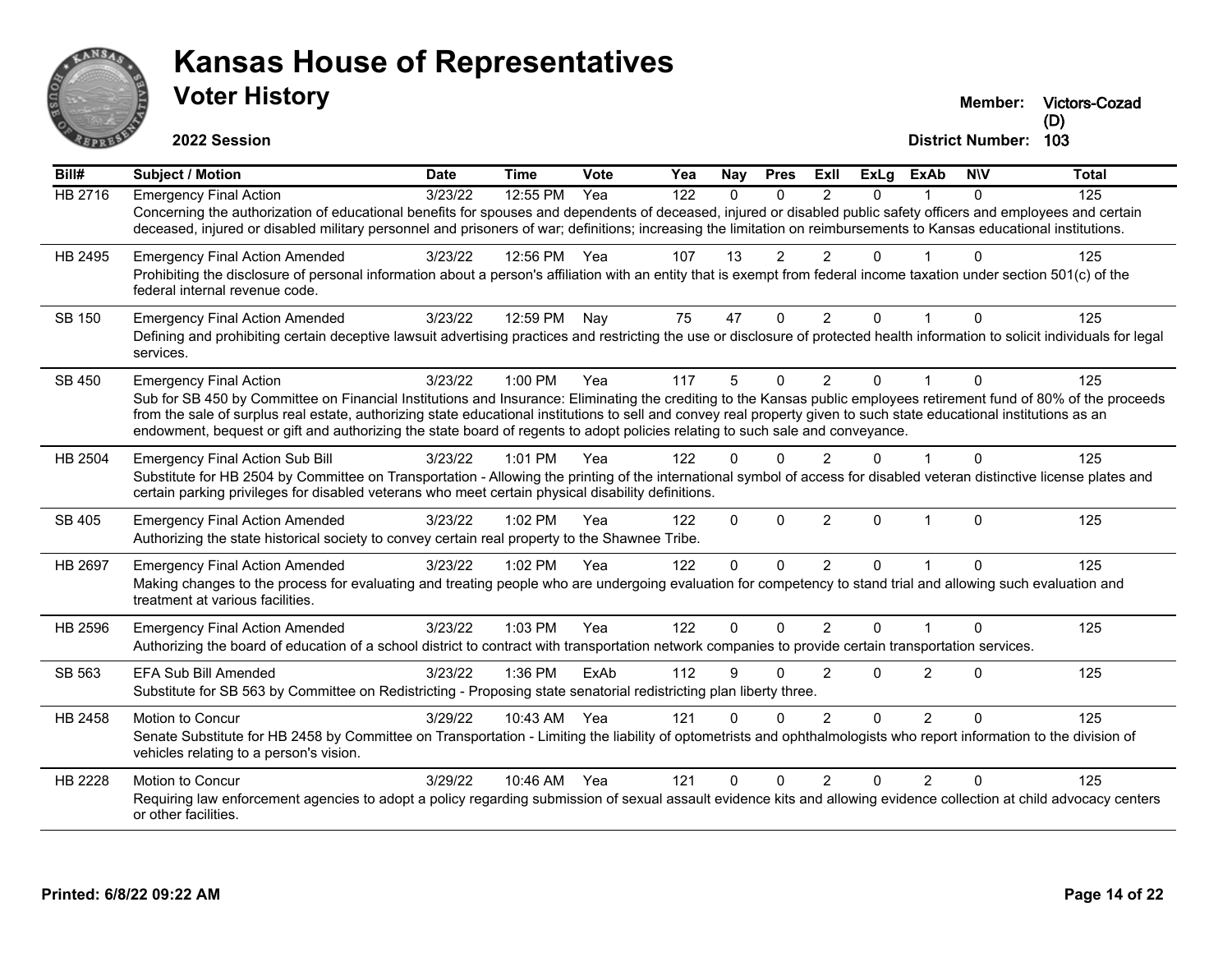

**Victors-Cozad**

**2022 Session**

| Bill#          | <b>Subject / Motion</b>                                                                                                                                                                                                                                                                                                                                                                                                                                                                                                                                                                          | <b>Date</b> | <b>Time</b>  | Vote | Yea | Nay            | <b>Pres</b>  | ExII                    | <b>ExLg</b>    | <b>ExAb</b>    | <b>NIV</b> | <b>Total</b> |
|----------------|--------------------------------------------------------------------------------------------------------------------------------------------------------------------------------------------------------------------------------------------------------------------------------------------------------------------------------------------------------------------------------------------------------------------------------------------------------------------------------------------------------------------------------------------------------------------------------------------------|-------------|--------------|------|-----|----------------|--------------|-------------------------|----------------|----------------|------------|--------------|
| <b>HB 2075</b> | Mot to Concur in Conference                                                                                                                                                                                                                                                                                                                                                                                                                                                                                                                                                                      | 3/29/22     | 10:49 AM     | Yea  | 121 | $\Omega$       | $\Omega$     | $\mathcal{P}$           | $\Omega$       | $\overline{2}$ | $\Omega$   | 125          |
|                | Allowing venue for an adoption when the state is the agency to be where the state agency or its subcontracting agency has an office.                                                                                                                                                                                                                                                                                                                                                                                                                                                             |             |              |      |     |                |              |                         |                |                |            |              |
| HB 2537        | Mot to Concur in Conference                                                                                                                                                                                                                                                                                                                                                                                                                                                                                                                                                                      | 3/29/22     | 10:51 AM     | Yea  | 121 | $\Omega$       | $\Omega$     | $\overline{2}$          | 0              | $\overline{2}$ | $\Omega$   | 125          |
|                | Requiring the insurance department to hold a hearing in cases involving an order under the Kansas administrative procedure act.                                                                                                                                                                                                                                                                                                                                                                                                                                                                  |             |              |      |     |                |              |                         |                |                |            |              |
| HB 2605        | <b>Motion to Concur</b>                                                                                                                                                                                                                                                                                                                                                                                                                                                                                                                                                                          | 3/29/22     | 10:54 AM     | Yea  | 119 | $\overline{2}$ | $\Omega$     | $\mathfrak{p}$          | 0              | 2              | $\Omega$   | 125          |
|                | Increasing the rural population requirement maximum for the veterinary training program for rural Kansas and creating a food animal percentage requirement that may<br>be fulfilled in lieu thereof.                                                                                                                                                                                                                                                                                                                                                                                             |             |              |      |     |                |              |                         |                |                |            |              |
| HB 2607        | Mot to Concur in Conference                                                                                                                                                                                                                                                                                                                                                                                                                                                                                                                                                                      | 3/30/22     | 11:33 AM     | Yea  | 123 | 0              | $\Omega$     |                         | $\Omega$       | $\Omega$       |            | 125          |
|                | Clarifying the time limitations for habeas corpus claims, requiring earlier notice of anticipated release from custody of a person who may be a sexually violent predator to                                                                                                                                                                                                                                                                                                                                                                                                                     |             |              |      |     |                |              |                         |                |                |            |              |
|                | the attorney general and a multidisciplinary team and specifying where such person will be detained during civil commitment proceedings.                                                                                                                                                                                                                                                                                                                                                                                                                                                         |             |              |      |     |                |              |                         |                |                |            |              |
| HB 2564        | Mot to Concur in Conference                                                                                                                                                                                                                                                                                                                                                                                                                                                                                                                                                                      | 3/30/22     | 11:35 AM     | Yea  | 123 | 0              | $\Omega$     |                         | 0              | $\Omega$       |            | 125          |
|                | Updating the version of risk-based capital instructions in effect.                                                                                                                                                                                                                                                                                                                                                                                                                                                                                                                               |             |              |      |     |                |              |                         |                |                |            |              |
| HB 2386        | <b>Motion to Concur</b>                                                                                                                                                                                                                                                                                                                                                                                                                                                                                                                                                                          | 3/30/22     | 11:38 AM     | Yea  | 120 | 3              | $\Omega$     | $\overline{\mathbf{1}}$ | $\Omega$       | $\mathbf{0}$   | 1          | 125          |
|                | Establishing requirements for the payment and reimbursement of dental services by a dental benefit plan.                                                                                                                                                                                                                                                                                                                                                                                                                                                                                         |             |              |      |     |                |              |                         |                |                |            |              |
| SB 62          | Motion to adopt CCR                                                                                                                                                                                                                                                                                                                                                                                                                                                                                                                                                                              | 3/30/22     | 11:40 AM     | Yea  | 121 | 3              | $\Omega$     |                         | 0              | $\Omega$       | $\Omega$   | 125          |
|                | Amending the standards for school-administered vision screenings for students, establishing the Kansas children's vision health and school readiness commission and<br>relating to the powers and duties of the Kansas commission for the deaf and hard of hearing with regard to registration of interpreters, communication access services<br>guidelines and adoption of rules and regulations.                                                                                                                                                                                               |             |              |      |     |                |              |                         |                |                |            |              |
| <b>SB 84</b>   | <b>EFA Sub Bill Amended</b>                                                                                                                                                                                                                                                                                                                                                                                                                                                                                                                                                                      | 3/30/22     | 12:45 PM Yea |      | 88  | 36             | $\Omega$     |                         | $\Omega$       | $\Omega$       | $\Omega$   | 125          |
|                | House Substitute for Substitute for SB 84 by Committee on Federal and State Affairs - Authorizing sports wagering under the Kansas expanded lottery act.                                                                                                                                                                                                                                                                                                                                                                                                                                         |             |              |      |     |                |              |                         |                |                |            |              |
| SB 563         | Motion to adopt CCR                                                                                                                                                                                                                                                                                                                                                                                                                                                                                                                                                                              | 3/30/22     | 5:56 PM      | Yea  | 83  | 40             | $\Omega$     |                         | $\Omega$       |                | $\Omega$   | 125          |
|                | Substitute for SB 563 by Committee on Redistricting - Proposing state senatorial redistricting plan liberty three.                                                                                                                                                                                                                                                                                                                                                                                                                                                                               |             |              |      |     |                |              |                         |                |                |            |              |
| HB 2476        | Motion to adopt CCR                                                                                                                                                                                                                                                                                                                                                                                                                                                                                                                                                                              | 3/31/22     | 10:57 AM     | Yea  | 115 | 5              | $\mathbf{0}$ | 2                       | $\overline{2}$ | 1              | $\Omega$   | 125          |
|                | Providing for the silver star medal, bronze star medal, city of Hutchinson and daughters of the American revolution distinctive license plates and four distinctive license<br>plates for the Kansas department of wildlife and parks; authorizing the printing of the international symbol of access for disabled veteran distinctive license plates and<br>parking privileges for certain physically disabled veterans; allowing veteran distinctive license plate applicants to provide a DD214 form, DD form 2 (Retired) or a Kansas<br>veteran driver's license as proof of veteran status. |             |              |      |     |                |              |                         |                |                |            |              |
| HB 2478        | Motion to adopt CCR                                                                                                                                                                                                                                                                                                                                                                                                                                                                                                                                                                              | 3/31/22     | 10:59 AM Yea |      | 120 | 0              | $\Omega$     | $\overline{2}$          | $\mathfrak{p}$ | 1              | $\Omega$   | 125          |
|                | Designating a portion of United States highway 166 as the SGT Evan S Parker memorial highway, a portion of U.S. highway 56 as the PFC Shane Austin memorial<br>highway, a portion of United States highway 69 as the Senator Tom R Van Sickle memorial highway, a certain bridge on K-126 as the Dennis Crain memorial bridge, a                                                                                                                                                                                                                                                                 |             |              |      |     |                |              |                         |                |                |            |              |
|                | portion of United States highway 69 as the AMM2c Walter Scott Brown memorial highway and bridges on K-66 highway as veterans memorial bridge.                                                                                                                                                                                                                                                                                                                                                                                                                                                    |             |              |      |     |                |              |                         |                |                |            |              |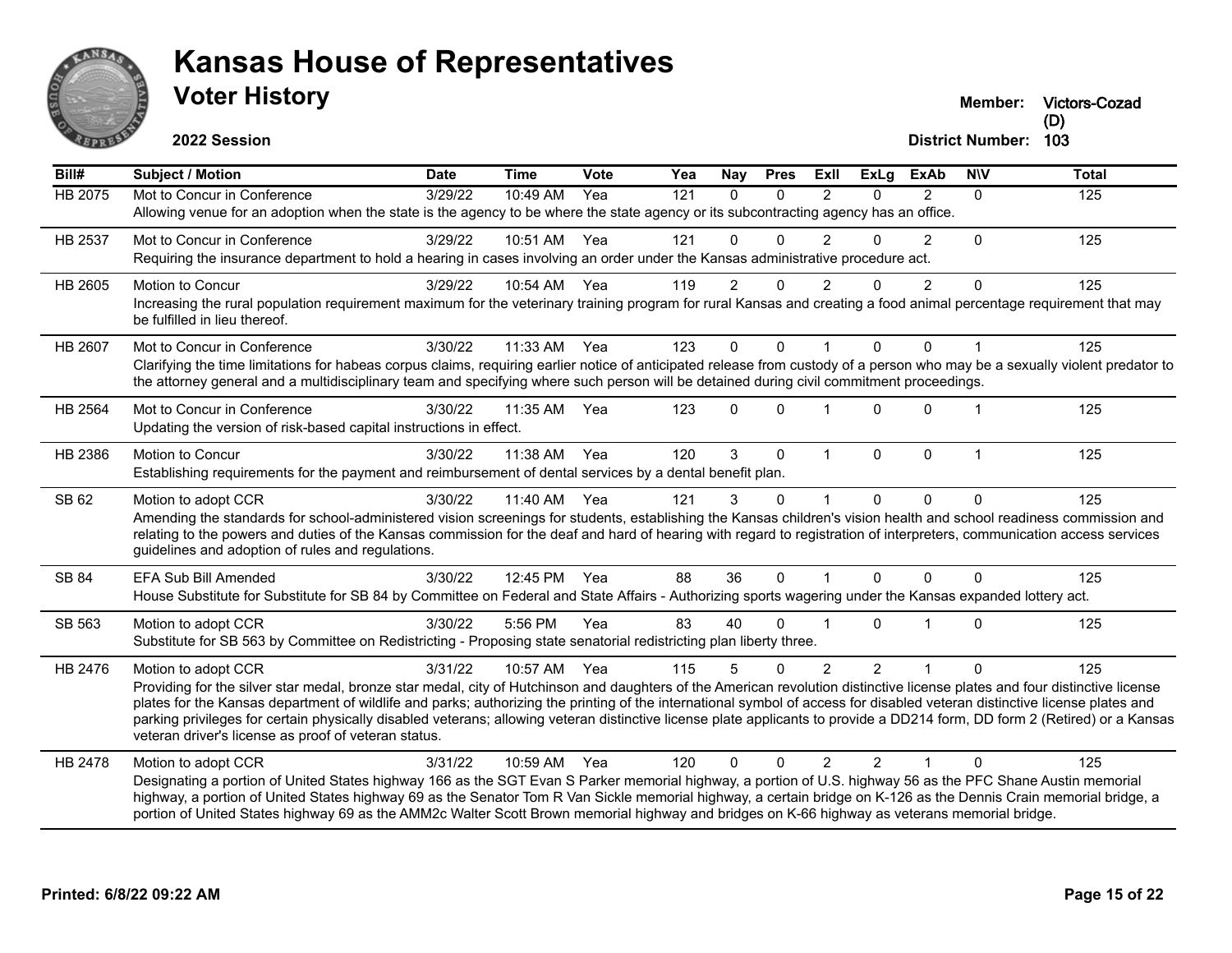

**Victors-Cozad**

**2022 Session**

| Bill#           | <b>Subject / Motion</b>                                                                                                                                                                                                                                                                                                                                 | <b>Date</b> | <b>Time</b> | <b>Vote</b> | Yea | Nay            | <b>Pres</b>  | ExII          | <b>ExLg</b>    | <b>ExAb</b>    | <b>NIV</b>     | <b>Total</b> |
|-----------------|---------------------------------------------------------------------------------------------------------------------------------------------------------------------------------------------------------------------------------------------------------------------------------------------------------------------------------------------------------|-------------|-------------|-------------|-----|----------------|--------------|---------------|----------------|----------------|----------------|--------------|
| <b>HB 2595</b>  | Motion to adopt CCR                                                                                                                                                                                                                                                                                                                                     | 3/31/22     | 11:00 AM    | Yea         | 119 | $\overline{1}$ | $\Omega$     | $\mathcal{P}$ | $\mathcal{P}$  | $\mathbf{1}$   | $\Omega$       | 125          |
|                 | Making certain antique vehicle titling procedures applicable to vehicles having a model year 60 years old or older.                                                                                                                                                                                                                                     |             |             |             |     |                |              |               |                |                |                |              |
| HB 2448         | Motion to adopt CCR                                                                                                                                                                                                                                                                                                                                     | 3/31/22     | 2:55 PM     | Nay         | 70  | 46             | $\Omega$     | 5             | 0              | $\overline{2}$ | $\overline{2}$ | 125          |
|                 | Senate Substitute for HB 2448 by Committee on Public Health and Welfare - Requiring able-bodied adults without dependents to complete an employment and training<br>program in order to receive food assistance.                                                                                                                                        |             |             |             |     |                |              |               |                |                |                |              |
| SB 446          | Motion to adopt CCR                                                                                                                                                                                                                                                                                                                                     | 3/31/22     | 3:01 PM     | Yea         | 87  | 30             | $\mathbf 0$  | 5             | $\Omega$       | $\overline{2}$ | $\overline{1}$ | 125          |
|                 | Allowing restricted driver's license holders beginning at age 15 to drive to and from religious activities held by any religious organization and providing for the electronic<br>renewal of nondriver's identification card.                                                                                                                           |             |             |             |     |                |              |               |                |                |                |              |
| SB 215          | Motion to adopt CCR                                                                                                                                                                                                                                                                                                                                     | 3/31/22     | 3:04 PM     | Yea         | 117 | $\Omega$       | $\Omega$     | 5             | $\Omega$       | 2              |                | 125          |
|                 | Transferring the authority for postsecondary driver's education programs and driver training schools to the department of revenue and authorizing the board of education<br>of a school district to contract with transportation network companies to provide certain transportation services.                                                          |             |             |             |     |                |              |               |                |                |                |              |
| HB 2005         | Motion to adopt CCR                                                                                                                                                                                                                                                                                                                                     | 3/31/22     | 3:11 PM     | Yea         | 73  | 45             | U            | 5             | $\Omega$       | $\overline{2}$ | $\Omega$       | 125          |
|                 | Excluding hot water supply boilers that have a nominal water capacity not exceeding 120 gallons from the provisions of the boiler safety act; creating the elevator safety<br>act to require safety standards, permit requirements, and insurance coverage for elevator contractors; requiring inspections of elevators and licensure for persons       |             |             |             |     |                |              |               |                |                |                |              |
|                 | installing, repairing and inspecting elevators; creating an elevator safety advisory board; establishing duties for the state fire marshal.                                                                                                                                                                                                             |             |             |             |     |                |              |               |                |                |                |              |
| SB <sub>2</sub> | Motion to adopt CCR                                                                                                                                                                                                                                                                                                                                     | 3/31/22     | 4:51 PM     | Nay         | 86  | 31             | $\Omega$     | 5             | $\Omega$       | 3              | $\Omega$       | 125          |
|                 | Allowing consumption of beer, wine or other alcoholic liquor on the Kansas state fairgrounds; increasing the number of temporary permits an applicant may receive from                                                                                                                                                                                  |             |             |             |     |                |              |               |                |                |                |              |
|                 | four to 12 permits per year; limiting what cities, counties or townships may charge for a temporary permit to not more than \$25 per day; crediting a portion of moneys<br>collected from the liquor drink tax and the liquor enforcement tax to the state fair capital improvements fund; requiring that licensed farm wineries be issued a cereal     |             |             |             |     |                |              |               |                |                |                |              |
|                 | malt beverage retailer license if the statutory requirements for such retailer license are satisfied; authorizing retail liquor stores to sell and deliver alcoholic liquor and                                                                                                                                                                         |             |             |             |     |                |              |               |                |                |                |              |
|                 | cereal malt beverages to a caterer, public venue, club or drinking establishment located in any adjacent county any county with a comer located within two miles<br>measured along the adjacent county boundary; Increasing the percentage of alcohol by volume allowed to not more than 16% for domestic table wine and the domestic                   |             |             |             |     |                |              |               |                |                |                |              |
|                 | fortified wine threshold to more than 16% alcohol by volume.                                                                                                                                                                                                                                                                                            |             |             |             |     |                |              |               |                |                |                |              |
| HB 2087         | Motion to adopt CCR                                                                                                                                                                                                                                                                                                                                     | 3/31/22     | 4:54 PM     | Yea         | 105 | 12             | $\Omega$     | 5             | $\Omega$       | 3              | $\Omega$       | 125          |
|                 | Limiting the review of certain rules and regulations by the director of the budget and requiring review of rules and regulations every five years.                                                                                                                                                                                                      |             |             |             |     |                |              |               |                |                |                |              |
| HB 2559         | Motion to adopt CCR                                                                                                                                                                                                                                                                                                                                     | 3/31/22     | 4:58 PM     | Yea         | 102 | 15             | $\mathbf{0}$ | 5             | 0              | 3              | $\Omega$       | 125          |
| HB 2489         | Mot to Concur in Conference                                                                                                                                                                                                                                                                                                                             | 3/31/22     | 5:01 PM     | Yea         | 117 | $\mathbf 0$    | $\Omega$     | 5             | $\Omega$       | 3              | $\Omega$       | 125          |
|                 | Amending provisions of the technology-enabled fiduciary financial institutions act relating to out-of-state financial institutions, banks and trust companies conducting<br>fidfin transactions, fees and assessments, examinations, disclosures to consumers and requiring such institutions to be mandatory reporters for purposes of elder<br>abuse. |             |             |             |     |                |              |               |                |                |                |              |
| <b>SB 91</b>    | Motion to adopt CCR                                                                                                                                                                                                                                                                                                                                     | 3/31/22     | 9:05 PM     | Yea         | 116 | $\Omega$       | $\mathbf{0}$ | 5             | $\overline{0}$ | 4              | $\Omega$       | 125          |
|                 | House Substitute for SB 91 by Committee on Commerce, Labor and Economic Development - Providing liability protection for businesses, municipalities and<br>educational institutions that participate in high school work-based learning programs and providing that schools are responsible for injuries to students participating in                   |             |             |             |     |                |              |               |                |                |                |              |
|                 | such programs                                                                                                                                                                                                                                                                                                                                           |             |             |             |     |                |              |               |                |                |                |              |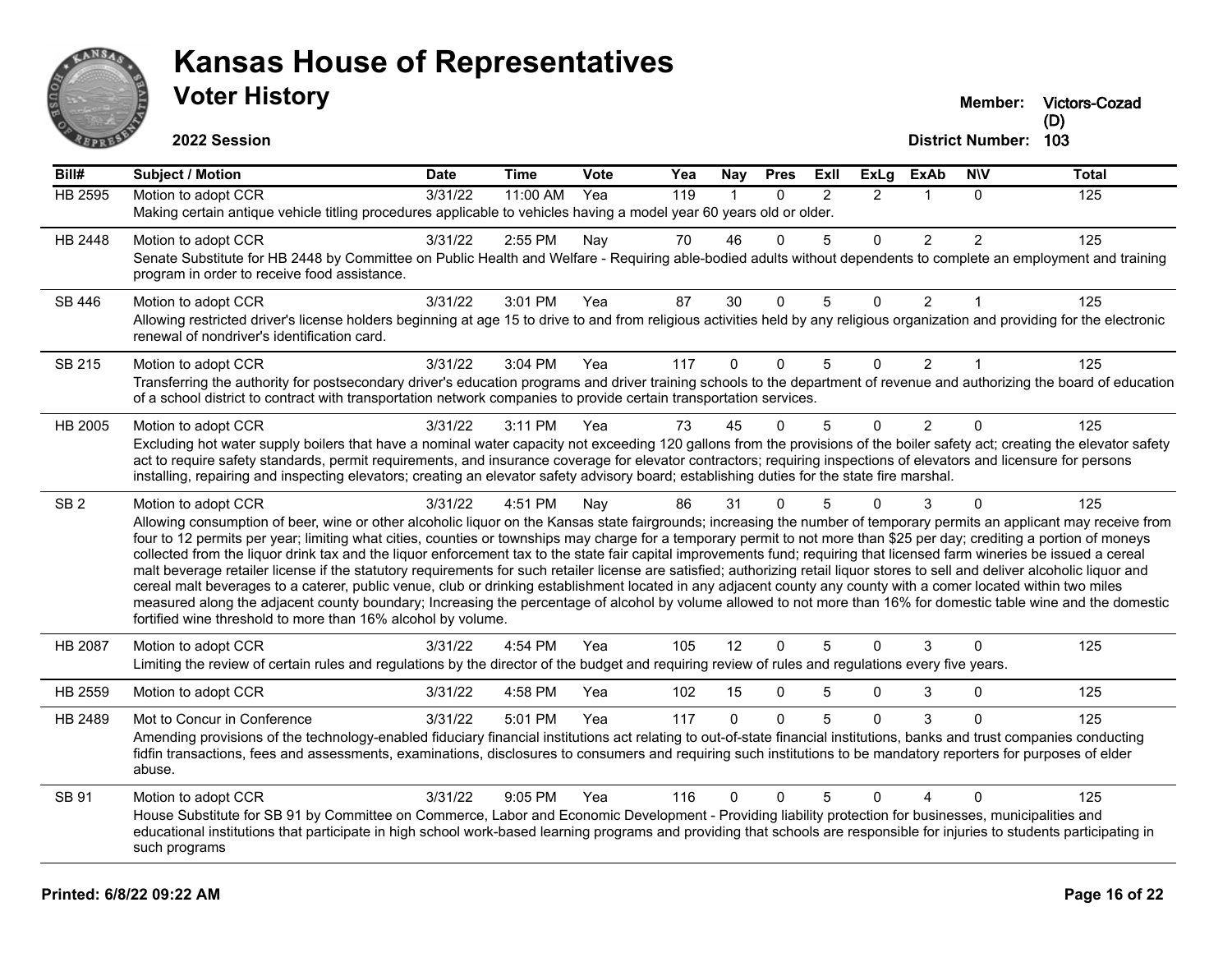

# **Voter History Kansas House of Representatives**

**Victors-Cozad (D)**

| Bill#         | Subject / Motion                                                                                                                                                                                                                                                                                                                                                                                                                                                                                                                                                                                                                                                                                                                                                                                                                                                                                                                                            | <b>Date</b> | <b>Time</b> | Vote | Yea | Nay            | <b>Pres</b>  | ExIl           | <b>ExLg</b>  | <b>ExAb</b>    | <b>NIV</b>     | <b>Total</b>     |
|---------------|-------------------------------------------------------------------------------------------------------------------------------------------------------------------------------------------------------------------------------------------------------------------------------------------------------------------------------------------------------------------------------------------------------------------------------------------------------------------------------------------------------------------------------------------------------------------------------------------------------------------------------------------------------------------------------------------------------------------------------------------------------------------------------------------------------------------------------------------------------------------------------------------------------------------------------------------------------------|-------------|-------------|------|-----|----------------|--------------|----------------|--------------|----------------|----------------|------------------|
| <b>SB 421</b> | Motion to adopt CCR<br>Transferring \$1,000,000,000 from the state general fund to the Kansas public employees retirement fund during fiscal year 2022 and eliminating certain level-dollar<br>KPERS employer contribution payments.                                                                                                                                                                                                                                                                                                                                                                                                                                                                                                                                                                                                                                                                                                                        | 3/31/22     | 9:10 PM     | Yea  | 106 | 10             | $\Omega$     | 5              | $\Omega$     | 4              | $\Omega$       | $\overline{125}$ |
| <b>SB 408</b> | Motion to adopt CCR<br>Increasing the criminal penalties for multiple thefts of mail; specifying that the crime of burglary includes, without authority, entering into or remaining within any locked<br>or secured portion of any dwelling, building or other structure, with intent to commit another crime therein; providing guidance to determine how offenders under the<br>supervision of two or more supervision agencies can have supervision consolidated into one agency; requiring an offender who raises error in such offender's criminal<br>history calculation for the first time on appeal to show prejudicial error and authorizing the court to correct an illegal sentence while a direct appeal is pending; and<br>transferring the responsibility to certify drug abuse treatment providers that participate in the certified drug abuse treatment program from the department of corrections<br>to the Kansas sentencing commission. | 3/31/22     | 9:15 PM     | Yea  | 114 | $\overline{2}$ | $\Omega$     | 5              | $\Omega$     | 4              | $\Omega$       | 125              |
| SB 366        | Motion to adopt CCR<br>Specifying that the crime of burglary includes, without authority, entering into or remaining within any locked or secured portion of any dwelling, building or other<br>structure, with intent to commit another crime therein.                                                                                                                                                                                                                                                                                                                                                                                                                                                                                                                                                                                                                                                                                                     | 3/31/22     | 9:20 PM     | Yea  | 116 | $\Omega$       | $\Omega$     | 5              | 0            |                | 0              | 125              |
| HB 2456       | Motion to adopt CCR<br>Establishing the Kansas kids lifetime combination hunting and fishing license.                                                                                                                                                                                                                                                                                                                                                                                                                                                                                                                                                                                                                                                                                                                                                                                                                                                       | 3/31/22     | 11:22 PM    | ExAb | 93  | 20             | $\mathbf{0}$ | 5              | $\Omega$     | $\overline{7}$ | $\Omega$       | 125              |
| HB 2703       | Motion to adopt CCR<br>Changing law relating to employment including employment security law provisions regarding the employment security fund status and employer contribution rates and<br>the definition of employment to conform with federal law, making revisions to the department of labor's my reemployment plan program and enacting the Kansas<br>targeted employment act to facilitate employment of persons with developmental disabilities through a tax credit incentive for employers.                                                                                                                                                                                                                                                                                                                                                                                                                                                      | 3/31/22     | 11:25 PM    | ExAb | 110 | 3              | $\Omega$     | 5              | 0            | 7              | $\Omega$       | 125              |
| 0             | Motion to Adjourn - Helgerson                                                                                                                                                                                                                                                                                                                                                                                                                                                                                                                                                                                                                                                                                                                                                                                                                                                                                                                               | 3/31/22     | 11:32 PM    | ExAb | 29  | 77             | $\mathbf{0}$ | 5              | $\Omega$     | 7              | 7              | 125              |
| SB 200        | Motion to adopt CCR<br>Expanding the pharmacist scope of practice to include initiation of therapy for certain conditions, updating provisions of the prescription monitoring program act relating<br>to program data, storage and access and increasing the membership of the advisory committee.                                                                                                                                                                                                                                                                                                                                                                                                                                                                                                                                                                                                                                                          | 4/1/22      | 11:16 AM    | ExIl | 112 | $\overline{2}$ | $\Omega$     | $\overline{7}$ | $\Omega$     | $\mathcal{P}$  | $\mathfrak{p}$ | 125              |
| SB 343        | Motion to adopt CCR<br>Providing considerations for in family law, adoption, foster care, guardianship and child in need of care proceedings for parents or prospective parents who are blind and<br>updating the term "hearing impaired" to "hard of hearing" in statutes related to persons with hearing loss.                                                                                                                                                                                                                                                                                                                                                                                                                                                                                                                                                                                                                                            | 4/1/22      | $11:19$ AM  | Exll | 115 | $\Omega$       | $\Omega$     |                | <sup>0</sup> | $\mathcal{P}$  |                | 125              |
| SB 453        | Motion to adopt CCR<br>Requiring unlicensed employees in adult care homes to complete certain training requirements, reinstating the social worker applicant option for board-approved<br>postgraduate supervised experience, allowing master's and clinical level licensees to take the baccalaureate addiction counselor test and requiring the behavioral<br>sciences regulatory board to accept a master of social work degree from Fort Hays state university as from an accredited college or university.                                                                                                                                                                                                                                                                                                                                                                                                                                             | 4/1/22      | 11:22 AM    | Exll | 116 | 0              | $\Omega$     | $\overline{7}$ | $\Omega$     | $\mathcal{P}$  | $\Omega$       | 125              |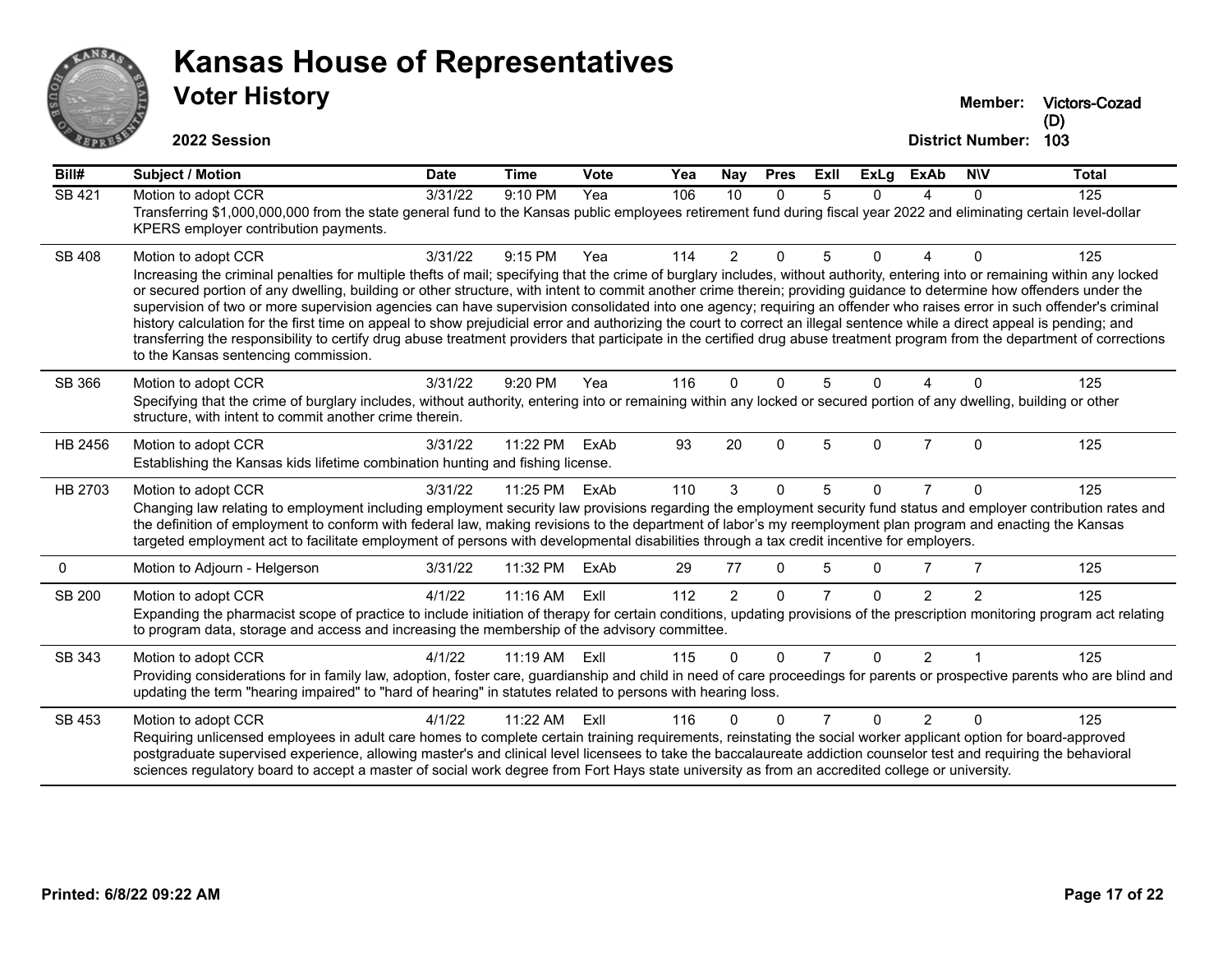

|               | <b>VOTER HISTORY</b>                                                                                                                                                                                                                                                                                                                                                                                                                                                                                                                                                                                                                                                                                                                                                                                                                                                                                                                                                                                                                                                                                            |             |             |             |     |                 |             |                |             |                |                         | Member: Victors-Cozad<br>(D) |
|---------------|-----------------------------------------------------------------------------------------------------------------------------------------------------------------------------------------------------------------------------------------------------------------------------------------------------------------------------------------------------------------------------------------------------------------------------------------------------------------------------------------------------------------------------------------------------------------------------------------------------------------------------------------------------------------------------------------------------------------------------------------------------------------------------------------------------------------------------------------------------------------------------------------------------------------------------------------------------------------------------------------------------------------------------------------------------------------------------------------------------------------|-------------|-------------|-------------|-----|-----------------|-------------|----------------|-------------|----------------|-------------------------|------------------------------|
|               | 2022 Session                                                                                                                                                                                                                                                                                                                                                                                                                                                                                                                                                                                                                                                                                                                                                                                                                                                                                                                                                                                                                                                                                                    |             |             |             |     |                 |             |                |             |                | <b>District Number:</b> | 103                          |
| Bill#         | <b>Subject / Motion</b>                                                                                                                                                                                                                                                                                                                                                                                                                                                                                                                                                                                                                                                                                                                                                                                                                                                                                                                                                                                                                                                                                         | <b>Date</b> | <b>Time</b> | <b>Vote</b> | Yea | <b>Nay</b>      | <b>Pres</b> | ExII           | <b>ExLg</b> | <b>ExAb</b>    | <b>NIV</b>              | <b>Total</b>                 |
| <b>SB 286</b> | Motion to Adopt CCR<br>House Substitute for Substitute for SB 286 by Committee on Judiciary - Continuing the governmental response to the COVID-19 pandemic in Kansas by extending the<br>expanded use of telemedicine, the suspension of certain requirements related to medical care facilities and immunity from civil liability for certain healthcare providers,<br>certain persons conducting business in this state and covered facilities for COVID-19 claims until January 20, 2023, creating the crime of interference with the conduct<br>of a hospital and increasing the criminal penalties for battery of a healthcare provider.                                                                                                                                                                                                                                                                                                                                                                                                                                                                  | 4/1/22      | 12:44 PM    | ExIl        | 64  | $\overline{51}$ |             | $\overline{7}$ | $\Omega$    | $\overline{2}$ | $\Omega$                | 125                          |
| SB 267        | Motion to adopt CCR<br>House Substitute for Substitute for SB 267 by Committee on Appropriations - Appropriations for FY 2022, FY 2023, FY 2024, FY 2025, FY26 and FY27 for various state<br>agencies.                                                                                                                                                                                                                                                                                                                                                                                                                                                                                                                                                                                                                                                                                                                                                                                                                                                                                                          | 4/1/22      | 4:05 PM     | ExII        | 104 | 12              | $\Omega$    | 7              | $\Omega$    | $\overline{2}$ | $\mathbf{0}$            | 125                          |
| HB 2279       | Mot to Concur in Conference<br>Senate substitute for HB 2279 by committee on public health and welfare - Amending the advanced practice registered nurse authorized scope of practice to permit the<br>prescribing of drugs without a supervising physician.                                                                                                                                                                                                                                                                                                                                                                                                                                                                                                                                                                                                                                                                                                                                                                                                                                                    | 4/1/22      | 5:21 PM     | ExIl        | 80  | 34              | $\Omega$    | 7              | $\Omega$    | 4              | $\Omega$                | 125                          |
| HB 2109       | Motion to adopt CCR<br>Prohibiting the disclosure of personal information about a person's affiliation with an entity that is exempt from federal income taxation under section 501(c) of the<br>federal internal revenue code and continuing in existence certain exceptions to the disclosure of public records under the open records act.                                                                                                                                                                                                                                                                                                                                                                                                                                                                                                                                                                                                                                                                                                                                                                   | 4/1/22      | 6:18 PM     | ExIl        | 92  | 20              |             | $\overline{7}$ | $\Omega$    | 5              | 0                       | 125                          |
| HB 2299       | Motion to adopt CCR<br>Requiring retention of fingerprints by the Kansas bureau of investigation for participation in the federal rap back program; imposing restrictions on surveillance by certain<br>employees of the Kansas department of wildlife and parks on private property; expanding the jurisdiction and powers of law enforcement officers to include situations<br>when an activity is observed leading the officer to reasonably suspect a person is committing, has committed or is about to commit a crime and reasonably believe that<br>a person is in imminent danger of death or bodily injury without immediate action; allowing a search warrant to be executed within 240 hours from the time of issuance;<br>and directing the Kansas department for children and families to share certain information with investigating law enforcement agencies.                                                                                                                                                                                                                                   | 4/1/22      | 6:23 PM     | ExII        | 110 |                 |             |                |             | 5              | 0                       | 125                          |
| HB 2508       | Motion to adopt CCR<br>Modifying the definition of possession in the Kansas criminal code, modifying the elements of and making changes to the criminal penalties of abuse of a child, requiring<br>a forfeiture of an appearance bond to be set aside in certain circumstances, permitting testimony to be presented using a two-way electronic audio-video communication<br>device during a preliminary hearing, making changes to the process for evaluating and treating people who are undergoing evaluation for competency to stand trial and<br>allowing mobile competency evaluations.                                                                                                                                                                                                                                                                                                                                                                                                                                                                                                                  | 4/1/22      | 6:28 PM     | ExII        | 113 | 0               | n           |                |             |                | $\Omega$                | 125                          |
| HB 2377       | Motion to adopt CCR<br>Revising laws relating to operating an aircraft under the influence, including prescribing criminal and administrative penalties and providing for testing of blood, breath,<br>urine or other bodily substances, and preliminary screening tests of breath or oral fluid; authorizing reinstatement of a driver's license for certain persons with an ignition<br>interlock device restriction; requiring persons with an ignition interlock device restriction to complete the ignition interlock device program before driving privileges are<br>fully reinstated; providing for reduced ignition interlock device program costs for certain persons; providing that the highway patrol has oversight of state certification of<br>ignition interlock manufacturers and their service providers; modifying the criminal penalties for driving a commercial motor vehicle under the influence and driving under<br>the influence; increasing the period of disqualification for certain offenses committed by a person with commercial driving privileges; and prohibiting prosecuting | 4/1/22      | 6:34 PM     | ExII        | 101 | 12              | $\Omega$    |                | $\Omega$    | 5              | $\Omega$                | 125                          |

attorneys from concealing certain traffic violations from the CDLIS driver report.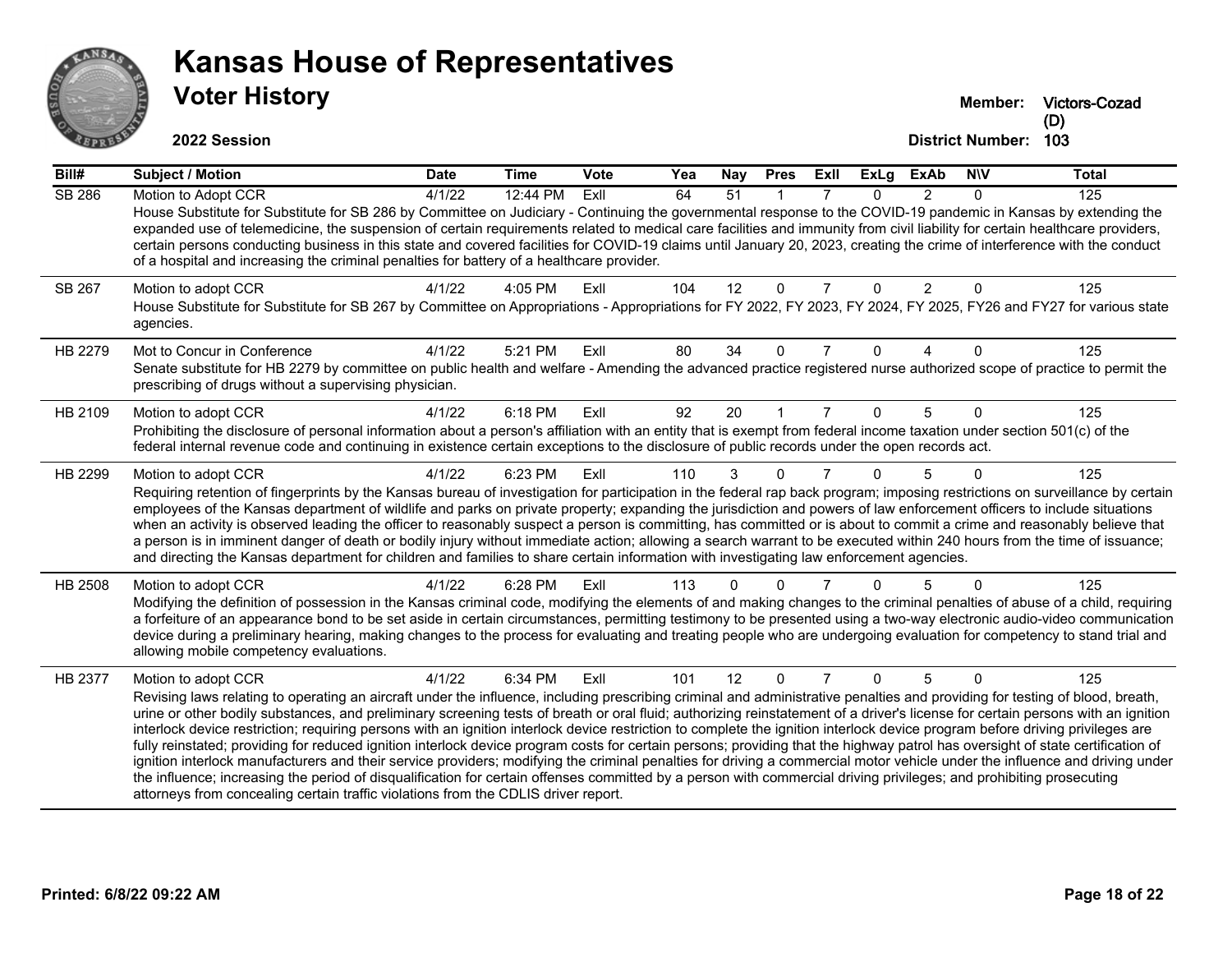

## **Voter History Kansas House of Representatives**

**Victors-Cozad (D)**

| Bill#          | <b>Subject / Motion</b>                                                                                                                                                                                                                                                                                                                                                                                                                                                                                                                                                                                                                                                                                                                                                                                                                                                                                                                                                                                                                                                                                                                                                                                                                                                                                                                                                                                                                                                                                                                                                                                                                                                                                                                                                                                                                                                                                                                                                                                                                                                                                                                                                                                                                                                                                                                                                                                                                                                                                                                                                                                                                                                                                                                                                                                                                                                                                                                                                                                                                                                                                                                                                                            | <b>Date</b> | <b>Time</b> | Vote | Yea              | $\overline{N}$ ay | <b>Pres</b>  | ExII           | $\overline{Ex}$ Lg | <b>ExAb</b> | <b>NIV</b>   | <b>Total</b>     |
|----------------|----------------------------------------------------------------------------------------------------------------------------------------------------------------------------------------------------------------------------------------------------------------------------------------------------------------------------------------------------------------------------------------------------------------------------------------------------------------------------------------------------------------------------------------------------------------------------------------------------------------------------------------------------------------------------------------------------------------------------------------------------------------------------------------------------------------------------------------------------------------------------------------------------------------------------------------------------------------------------------------------------------------------------------------------------------------------------------------------------------------------------------------------------------------------------------------------------------------------------------------------------------------------------------------------------------------------------------------------------------------------------------------------------------------------------------------------------------------------------------------------------------------------------------------------------------------------------------------------------------------------------------------------------------------------------------------------------------------------------------------------------------------------------------------------------------------------------------------------------------------------------------------------------------------------------------------------------------------------------------------------------------------------------------------------------------------------------------------------------------------------------------------------------------------------------------------------------------------------------------------------------------------------------------------------------------------------------------------------------------------------------------------------------------------------------------------------------------------------------------------------------------------------------------------------------------------------------------------------------------------------------------------------------------------------------------------------------------------------------------------------------------------------------------------------------------------------------------------------------------------------------------------------------------------------------------------------------------------------------------------------------------------------------------------------------------------------------------------------------------------------------------------------------------------------------------------------------|-------------|-------------|------|------------------|-------------------|--------------|----------------|--------------------|-------------|--------------|------------------|
| <b>HB 2361</b> | Motion to adopt CCR<br>Senate Substitute for HB 2361 by Committee on Judiciary - Removing the requirement that all district court judges in Douglas county serve on the board of trustees of<br>the law library, authorizing the supreme court to adopt rules establishing specialty court programs, creating the specialty court funding advisory committee and the<br>specialty court resources fund, authorizing courts to order defendants to participate in specialty court programs and allowing expungement of certain convictions when<br>defendants complete the requirements of such programs.                                                                                                                                                                                                                                                                                                                                                                                                                                                                                                                                                                                                                                                                                                                                                                                                                                                                                                                                                                                                                                                                                                                                                                                                                                                                                                                                                                                                                                                                                                                                                                                                                                                                                                                                                                                                                                                                                                                                                                                                                                                                                                                                                                                                                                                                                                                                                                                                                                                                                                                                                                                           | 4/1/22      | 6:39 PM     | ExIl | $\overline{113}$ | $\Omega$          | $\Omega$     |                | $\Omega$           | 5           | 0            | $\overline{125}$ |
| <b>SB 58</b>   | Motion to adopt CCR<br>Establishing the parents' bill of rights for parents of students attending elementary or secondary school in this state.                                                                                                                                                                                                                                                                                                                                                                                                                                                                                                                                                                                                                                                                                                                                                                                                                                                                                                                                                                                                                                                                                                                                                                                                                                                                                                                                                                                                                                                                                                                                                                                                                                                                                                                                                                                                                                                                                                                                                                                                                                                                                                                                                                                                                                                                                                                                                                                                                                                                                                                                                                                                                                                                                                                                                                                                                                                                                                                                                                                                                                                    | 4/1/22      | 6:57 PM     | ExII | 67               | 46                | $\Omega$     | 7              | $\Omega$           | 5           | $\Omega$     | 125              |
| <b>SB 160</b>  | Motion to adopt CCR<br>Enacting the fairness in women's sports act to require that student athletic teams only include members who are of the same biological sex unless designated as coed.                                                                                                                                                                                                                                                                                                                                                                                                                                                                                                                                                                                                                                                                                                                                                                                                                                                                                                                                                                                                                                                                                                                                                                                                                                                                                                                                                                                                                                                                                                                                                                                                                                                                                                                                                                                                                                                                                                                                                                                                                                                                                                                                                                                                                                                                                                                                                                                                                                                                                                                                                                                                                                                                                                                                                                                                                                                                                                                                                                                                       | 4/1/22      | 8:00 PM     | ExIl | 74               | 39                | $\Omega$     | $\overline{7}$ | $\Omega$           | 5           | $\Omega$     | 125              |
| HB 2239        | Motion to adopt CCR<br>Providing tax credits for graduates of aerospace and aviation-related educational programs and employers of program graduates, school and classroom supplies<br>purchased by teachers, contributions to community colleges and technical colleges, qualified railroad track maintenance expenditures of short line railroads and<br>associated rail siding owners or lessees and expanding eligibility, amount and transferability of the research and development tax credit, providing homestead property<br>tax refunds from the income tax refund fund to certain persons based on the increase in property tax over the base year property tax amount, providing for an additional<br>personal income tax exemption for 100% disabled veterans, establishing the salt parity act to allow pass-through entities to elect to pay state income tax at the entity<br>level, establishing a checkoff for contributions to the Kansas historic site fund, establishing a revenue neutral rate complaint process for tax levies, authorizing the<br>county clerk to limit the amount of ad valorem taxes to be levied in certain circumstances, establishing a deadline for budgets to be filed with the director of accounts<br>and reports, requiring roll call votes and publication of information to exceed the revenue neutral rate, classifying certain agritourism activities and zoos as land devoted<br>to agricultural use, classifying land devoted to agriculture that is subject to the federal grassland conservation reserve program as grassland, establishing a property tax<br>exemption for antique utility trailers, allowing for the proration of value when certain personal property is acquired or sold prior to September 1 of any tax year, providing<br>for the exemption of inventory and work-in-progress machinery and equipment for telecommunications machinery and equipment, increasing the extent of exemption for<br>residential property from the statewide school levy, providing for abatement or credit of property tax for buildings and improvements destroyed or substantially destroyed<br>by natural disaster, providing a sales tax exemption for certain fencing and for reconstructing, repairing or replacing certain fencing damaged or destroyed by a wildfire,<br>flood, tornado or other natural disaster, excluding separately stated delivery charges from sales or selling price, removing the expiration on manufacturer cash rebates<br>on motor vehicles, providing countywide retailers' sales tax authority for Wilson county, requiring disclosure of distribution of revenues on countywide retailers' sales tax<br>ballot proposals, validating the election held to approve a retailers' sales tax levy by the city of Latham, extending the time period for eligibility in the loan repayment<br>program and the income tax credit for rural opportunity zones, enacting the Gage park improvement authority act and providing for the creation of the Gage park<br>improvement authority and an election for the imposition of a countywide sales tax sales tax within the boundaries of Shawnee county. | 4/1/22      | 9:45 PM     | ExIl | 103              | 10                | $\Omega$     | 7              | $\Omega$           | 5           | <sup>0</sup> | 125              |
| HB 2644        | Motion to Concur in Conference<br>Designating the Sandhill plum as the official state fruit.                                                                                                                                                                                                                                                                                                                                                                                                                                                                                                                                                                                                                                                                                                                                                                                                                                                                                                                                                                                                                                                                                                                                                                                                                                                                                                                                                                                                                                                                                                                                                                                                                                                                                                                                                                                                                                                                                                                                                                                                                                                                                                                                                                                                                                                                                                                                                                                                                                                                                                                                                                                                                                                                                                                                                                                                                                                                                                                                                                                                                                                                                                       | 4/1/22      | 9:48 PM     | ExIl | 108              | 5                 | $\Omega$     | 7              | $\Omega$           | 5           | $\Omega$     | 125              |
| SB 261         | Motion to adopt CCR<br>Substitute for SB 261 by Committee on Agriculture -- Prohibiting the use of identifiable meat terms on the labels of meat analogs when such labels do not include proper<br>qualifying language to indicate that such products do not contain meat.                                                                                                                                                                                                                                                                                                                                                                                                                                                                                                                                                                                                                                                                                                                                                                                                                                                                                                                                                                                                                                                                                                                                                                                                                                                                                                                                                                                                                                                                                                                                                                                                                                                                                                                                                                                                                                                                                                                                                                                                                                                                                                                                                                                                                                                                                                                                                                                                                                                                                                                                                                                                                                                                                                                                                                                                                                                                                                                         | 4/1/22      | 9:56 PM     | ExIl | 113              | $\Omega$          | $\mathbf{0}$ | $\overline{7}$ | $\mathbf{0}$       | 5           | $\Omega$     | 125              |
| SB 84          | Substitute Motion to Not Adopt CCR<br>House Substitute for Substitute for SB 84 by Committee on Federal and State Affairs - Authorizing sports wagering under the Kansas expanded lottery act.                                                                                                                                                                                                                                                                                                                                                                                                                                                                                                                                                                                                                                                                                                                                                                                                                                                                                                                                                                                                                                                                                                                                                                                                                                                                                                                                                                                                                                                                                                                                                                                                                                                                                                                                                                                                                                                                                                                                                                                                                                                                                                                                                                                                                                                                                                                                                                                                                                                                                                                                                                                                                                                                                                                                                                                                                                                                                                                                                                                                     | 4/1/22      | 11:59 PM    | Exll | 56               | 56                | $\Omega$     | $\overline{7}$ | $\Omega$           | 6           | $\Omega$     | 125              |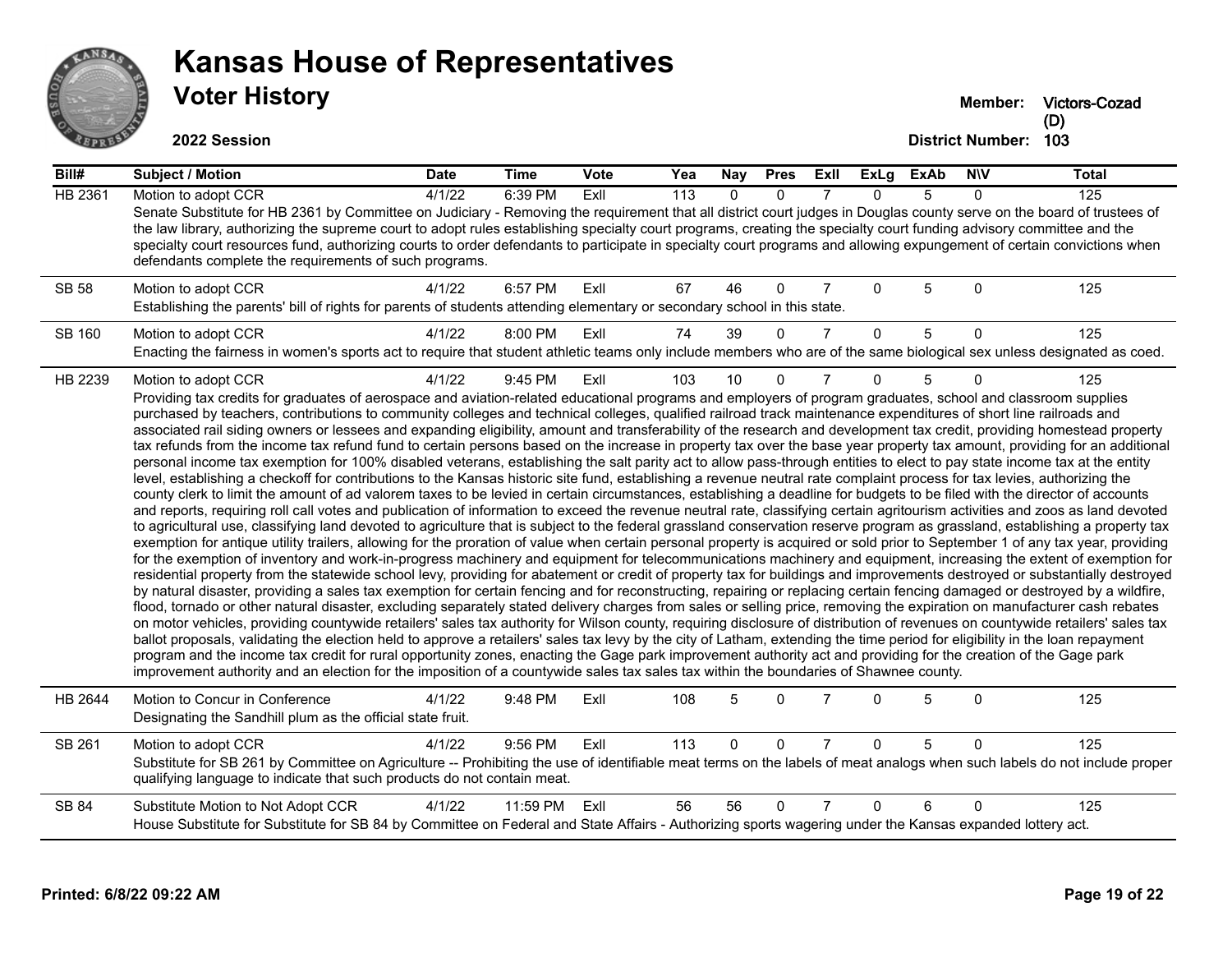

**Victors-Cozad (D)**

**2022 Session**

| Bill#           | <b>Subject / Motion</b>                                                                                                                                                                                                                                                                                                                                                                                                                                                                                                                                                                                                                                                                                                                                                                                                                                                          | <b>Date</b> | <b>Time</b> | Vote | Yea | Nay          | <b>Pres</b>  | Exll           | <b>ExLg</b>  | <b>ExAb</b>    | <b>NIV</b>   | <b>Total</b> |
|-----------------|----------------------------------------------------------------------------------------------------------------------------------------------------------------------------------------------------------------------------------------------------------------------------------------------------------------------------------------------------------------------------------------------------------------------------------------------------------------------------------------------------------------------------------------------------------------------------------------------------------------------------------------------------------------------------------------------------------------------------------------------------------------------------------------------------------------------------------------------------------------------------------|-------------|-------------|------|-----|--------------|--------------|----------------|--------------|----------------|--------------|--------------|
| <b>SB 84</b>    | Motion to Adopt CCR<br>House Substitute for Substitute for SB 84 by Committee on Federal and State Affairs - Authorizing sports wagering under the Kansas expanded lottery act.                                                                                                                                                                                                                                                                                                                                                                                                                                                                                                                                                                                                                                                                                                  | 4/1/22      | 11:59 PM    | ExIl | 63  | 49           | $\mathbf{0}$ | 7              | $\mathbf{0}$ | 6              | 0            | 125          |
| HB 2487         | Motions of a Previous Day                                                                                                                                                                                                                                                                                                                                                                                                                                                                                                                                                                                                                                                                                                                                                                                                                                                        | 4/26/22     | 11:35 AM    | Yea  | 48  | 74           | $\Omega$     | 1              | $\Omega$     | $\overline{2}$ | 0            | 125          |
| <b>HCR 5022</b> | Motion to adopt CCR<br>Proposing a constitutional amendment requiring that a sheriff be elected in each county; exception.                                                                                                                                                                                                                                                                                                                                                                                                                                                                                                                                                                                                                                                                                                                                                       | 4/26/22     | 11:43 AM    | Nay  | 91  | 31           | $\mathbf{0}$ | $\mathbf{1}$   | $\Omega$     | 2              | $\Omega$     | 125          |
| HB 2387         | Motion to adopt CCR<br>Prohibiting the issuance of a request for proposal or entering into a new contract for the administration and provision of benefits under the medical assistance program<br>and removing the authority of the governor to prohibit attending or conducting certain religious services and worship services.                                                                                                                                                                                                                                                                                                                                                                                                                                                                                                                                               | 4/26/22     | 12:47 PM    | Nay  | 84  | 38           | $\mathbf 0$  |                | 0            | $\overline{2}$ | 0            | 125          |
| HB 2252         | Motion to adopt CCR<br>Prohibiting the modification of election laws by agreement except as approved by the legislative coordinating council.                                                                                                                                                                                                                                                                                                                                                                                                                                                                                                                                                                                                                                                                                                                                    | 4/26/22     | 12:50 PM    | Nay  | 84  | 38           | $\Omega$     | $\overline{1}$ | $\Omega$     | $\overline{2}$ | $\Omega$     | 125          |
| HB 2138         | Motion to adopt CCR<br>Providing for the use of electronic poll books in elections and the approval of such books by the secretary of state, requiring all voting systems for elections to use<br>individual voter-verified paper ballots with a distinctive watermark, requiring the secretary of state and local election officers to develop an affidavit to be signed by<br>election workers regarding handling of completed ballots, requiring audits of any federal, statewide or state legislative race that is within 1% of the total votes cast and<br>requiring randomized audits of elections procedures used in four counties in even-numbered years, requiring a county election officer to send a confirmation of address<br>when there is no election-related activity for any four calendar year period and exempting poll workers from certain election crimes. | 4/26/22     | 1:03 PM     | Nay  | 82  | 40           | $\Omega$     |                | $\Omega$     | 2              | $\Omega$     | 125          |
| HB 2237         | Motion to adopt CCR<br>Enacting the Kansas affordable housing tax credit act, the Kansas housing investor tax credit act, the historic Kansas act, the Kansas rural home loan guarantee act,<br>authorizing certain residential real property appraisals in rural counties to be performed without completing the sales comparison approach to value, allowing the use of<br>bond proceeds under the Kansas rural housing incentive district act for residential vertical development and renovation of certain buildings within economically<br>distressed urban areas and expanding eligibility for the child day care services assistance tax credit and providing a credit for employer payments to an organization<br>providing access to employees for child day care services.                                                                                            | 4/26/22     | $1:13$ PM   | Yea  | 109 | 12           |              |                | $\Omega$     | $\mathcal{P}$  | 0            | 125          |
| SB 313          | Motion to adopt CCR<br>Providing for the use and regulation of autonomous motor vehicles and establishing the autonomous vehicle advisory committee.                                                                                                                                                                                                                                                                                                                                                                                                                                                                                                                                                                                                                                                                                                                             | 4/27/22     | 3:32 PM     | Nay  | 75  | 44           | $\mathbf 0$  | 3              | $\Omega$     | 3              | $\Omega$     | 125          |
| HB 2466         | Motion to adopt CCR<br>Substitute for HB 2466 by Committee on Education - Establishing the promoting advancement in computing knowledge act to increase the availability of computer<br>science education in Kansas schools and the career technical education credentialing and student transitioning to employment success pilot program; also exempting<br>national assessment providers from the student online personal protection act.                                                                                                                                                                                                                                                                                                                                                                                                                                     | 4/27/22     | 3:39 PM     | Yea  | 109 | 10           | ∩            | 3              | ŋ            | 3              | 0            | 125          |
| HB 2492         | Motion to Concur<br>Submitting claims against the state by the joint committee on special claims against the state.                                                                                                                                                                                                                                                                                                                                                                                                                                                                                                                                                                                                                                                                                                                                                              | 4/27/22     | 3:41 PM     | Yea  | 119 | $\mathbf{0}$ | $\Omega$     | 3              | $\Omega$     | 3              | $\mathbf{0}$ | 125          |
| HB 2448         | Consideration of Veto<br>Senate Substitute for HB 2448 by Committee on Public Health and Welfare - Requiring able-bodied adults without dependents to complete an employment and training<br>program in order to receive food assistance.                                                                                                                                                                                                                                                                                                                                                                                                                                                                                                                                                                                                                                        | 4/28/22     | 11:31 AM    | ExAb | 86  | 36           | $\Omega$     |                | $\Omega$     | $\overline{2}$ | $\Omega$     | 125          |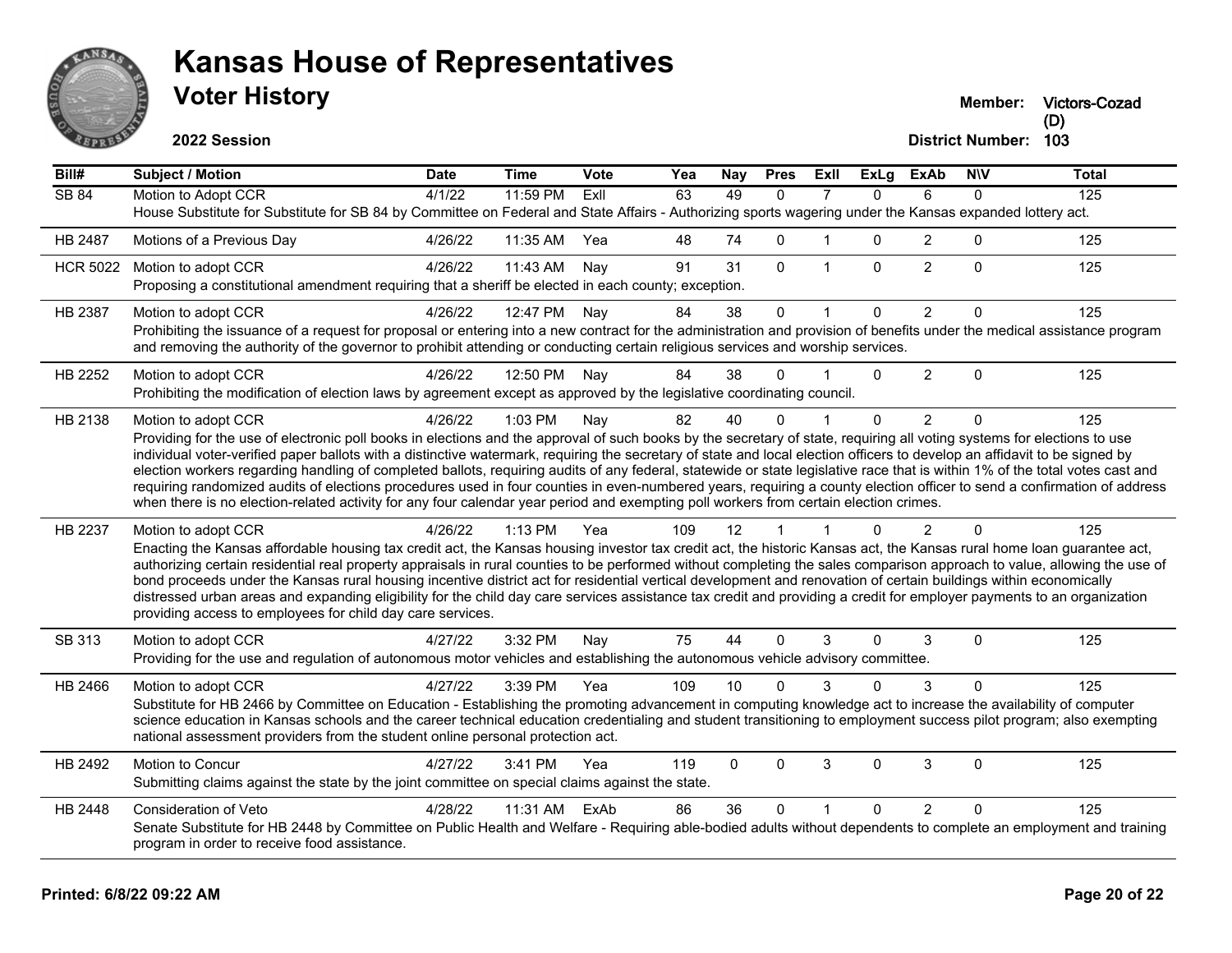

**Victors-Cozad (D)**

**2022 Session**

| Bill#         | <b>Subject / Motion</b>                                                                                                                                                                                                               | <b>Date</b> | <b>Time</b> | Vote | Yea             | <b>Nay</b>      | <b>Pres</b> | Exll         | <b>ExLg</b>  | <b>ExAb</b>    | <b>NIV</b> | <b>Total</b> |
|---------------|---------------------------------------------------------------------------------------------------------------------------------------------------------------------------------------------------------------------------------------|-------------|-------------|------|-----------------|-----------------|-------------|--------------|--------------|----------------|------------|--------------|
| <b>SB 58</b>  | Consideration of Veto                                                                                                                                                                                                                 | 4/28/22     | 12:17 PM    | ExAb | $\overline{72}$ | $\overline{50}$ | $\Omega$    |              | $\Omega$     | $\mathcal{P}$  | 0          | 125          |
|               | Establishing the parents' bill of rights for parents of students attending elementary or secondary school in this state.                                                                                                              |             |             |      |                 |                 |             |              |              |                |            |              |
| <b>SB 160</b> | <b>Consideration of Veto</b>                                                                                                                                                                                                          | 4/28/22     | 1:14 PM     | ExAb | 81              | 41              | $\Omega$    |              | $\Omega$     | $\overline{2}$ | $\Omega$   | 125          |
|               | Enacting the fairness in women's sports act to require that student athletic teams only include members who are of the same biological sex unless designated as                                                                       |             |             |      |                 |                 |             |              |              |                |            |              |
|               | coed.                                                                                                                                                                                                                                 |             |             |      |                 |                 |             |              |              |                |            |              |
| SB 84         | Motion to adopt CCR                                                                                                                                                                                                                   | 4/28/22     | 4:03 PM     | ExAb | 73              | 49              | $\Omega$    |              | $\Omega$     | 2              | $\Omega$   | 125          |
|               | House Substitute for Substitute for SB 84 by Committee on Federal and State Affairs - Authorizing sports wagering under the Kansas expanded lottery act and historical<br>horse race machines under the Kansas parimutuel racing act. |             |             |      |                 |                 |             |              |              |                |            |              |
| HB 2567       | Motion to adopt CCR                                                                                                                                                                                                                   | 4/28/22     | 5:52 PM     | ExAb | 75              | 45              | $\Omega$    |              | $\Omega$     | 4              | $\Omega$   | 125          |
|               | Senate Substitute for HB 2567 by Committee on Ways and Means - Removing federal impact aid from the determination of local foundation aid in the Kansas school                                                                        |             |             |      |                 |                 |             |              |              |                |            |              |
|               | equity and enhancement act and excluding Fort Leavenworth school district and virtual school students from the capital improvement state aid determination.                                                                           |             |             |      |                 |                 |             |              |              |                |            |              |
| <b>SB 19</b>  | Motion to adopt CCR                                                                                                                                                                                                                   | 4/28/22     | 8:59 PM     | ExAb | 112             | 6               | $\Omega$    |              | $\Omega$     | 6              | $\Omega$   | 125          |
|               | House Substitute for SB 19 by Committee on Energy, Utilities and Telecommunications - Implementing the 988 suicide prevention and mental health crisis hotline in<br>Kansas.                                                          |             |             |      |                 |                 |             |              |              |                |            |              |
| SB 331        | Motion to adopt CCR                                                                                                                                                                                                                   | 4/28/22     | 9:05 PM     | ExAb | 91              | 26              | $\Omega$    | $\mathbf{1}$ | $\mathbf{0}$ | $\overline{7}$ | $\Omega$   | 125          |
|               | Updating the version of risk-based capital instructions in effect.                                                                                                                                                                    |             |             |      |                 |                 |             |              |              |                |            |              |
| HB 2510       | Motion to adopt CCR                                                                                                                                                                                                                   | 4/28/22     | 9:34 PM     | ExAb | 95              | 22              | $\Omega$    | $\mathbf{1}$ | $\Omega$     | $\overline{7}$ | $\Omega$   | 125          |
|               | Appropriations for FY 2022, FY 2023, and FY 2024, for various state agencies; 2022 omnibus bill; authorizing certain transfers and capital improvement projects.                                                                      |             |             |      |                 |                 |             |              |              |                |            |              |
| HB 2106       | Sub Motion Not Adopt CCR                                                                                                                                                                                                              | 4/28/22     | 10:02 PM    | ExAb | 39              | 75              | $\Omega$    |              | $\Omega$     | $\overline{7}$ |            | 125          |
|               | Decreasing the state rate for sales and use taxes for sales of food and food ingredients and providing for the levying of taxes by cities and counties and discontinuing                                                              |             |             |      |                 |                 |             |              |              |                |            |              |
|               | the nonrefundable food sales tax credit.                                                                                                                                                                                              |             |             |      |                 |                 |             |              |              |                |            |              |
| HB 2106       | Motion to adopt CCR                                                                                                                                                                                                                   | 4/28/22     | 10:28 PM    | ExAb | 114             | 3               | $\Omega$    |              | $\Omega$     | $\overline{7}$ | $\Omega$   | 125          |
|               | Decreasing the state rate for sales and use taxes for sales of food and food ingredients and providing for the levying of taxes by cities and counties and discontinuing<br>the nonrefundable food sales tax credit.                  |             |             |      |                 |                 |             |              |              |                |            |              |
| HB 2495       | Motion to Concur                                                                                                                                                                                                                      | 4/28/22     | 10:31 PM    | ExAb | 116             |                 | $\Omega$    |              | $\Omega$     |                | $\Omega$   | 125          |
|               | Prohibiting the disclosure of personal information about a person's affiliation with an entity that is exempt from federal income taxation under section 501(c) of the<br>federal internal revenue code.                              |             |             |      |                 |                 |             |              |              |                |            |              |
| SB 34         | Motion to adopt CCR                                                                                                                                                                                                                   | 4/28/22     | 11:35 PM    | ExAb | 64              | 53              | $\Omega$    |              | $\Omega$     | $\overline{7}$ | $\Omega$   | 125          |
|               | Substitute for SB 34 by Committee on Federal and State Affairs - Requiring review of administrative rules and regulations every five years.                                                                                           |             |             |      |                 |                 |             |              |              |                |            |              |
| HB 2252       | <b>Consideration of Veto</b>                                                                                                                                                                                                          | 5/23/22     | 11:27 AM    | Nav  | 84              | 37              | $\Omega$    |              | $\Omega$     | 2              |            | 125          |
|               | Prohibiting the modification of election laws by agreement except as approved by the legislative coordinating council.                                                                                                                |             |             |      |                 |                 |             |              |              |                |            |              |